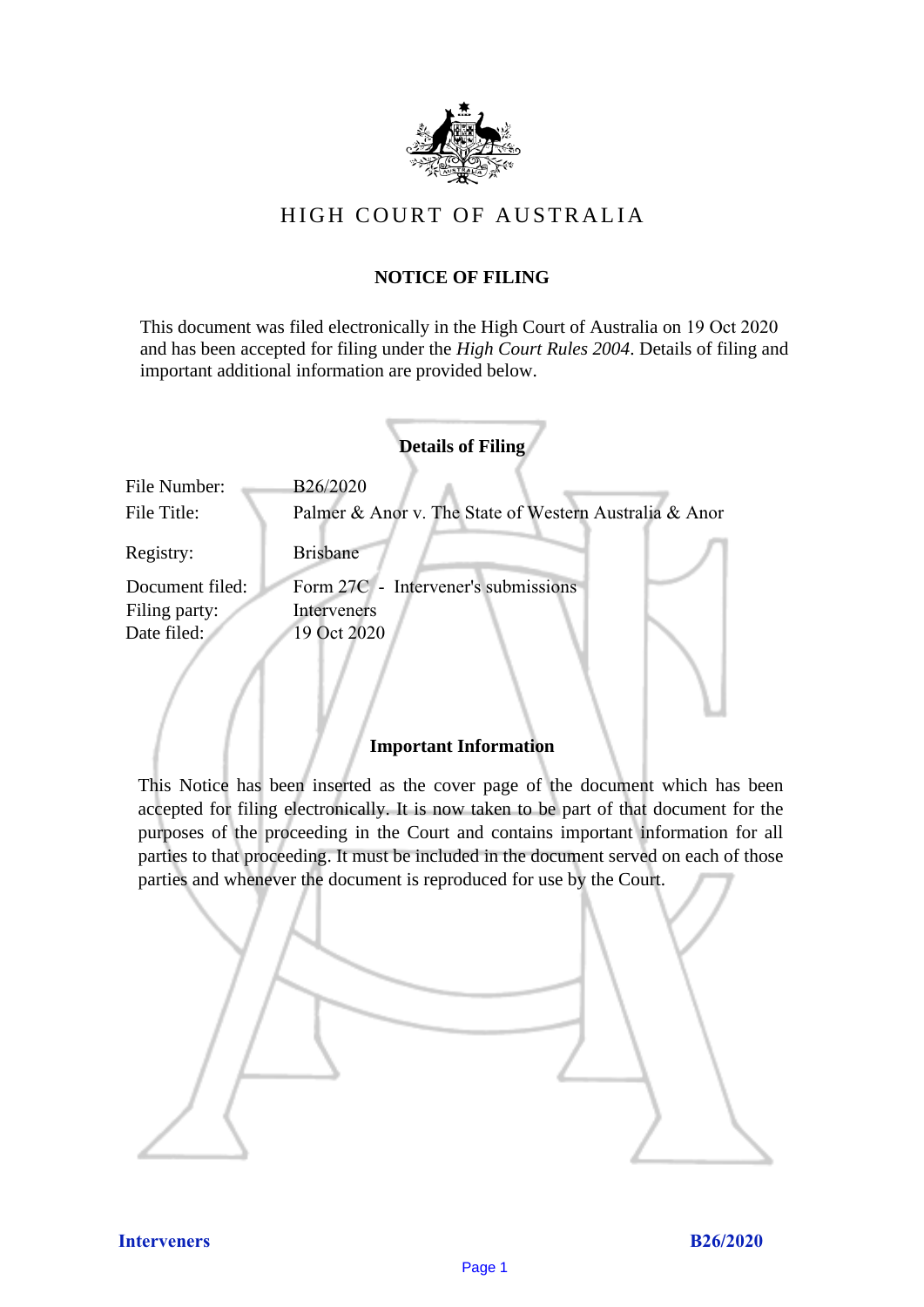B26/2020

# **IN THE HIGH COURT OF AUSTRALIA**  IN THE HIGH COURT OF AUSTRALIA **BRISBANE REGISTRY** No. B26 of 2020

BETWEEN: BETWEEN:

# **CLIVE FREDERICK PALMER**  CLIVE FREDERICK PALMER

First Plaintiff First Plaintiff

# **MINERALOGY PTY LTD ABN 65 010 582 680**  MINERALOGY PTY LTD ABN 65 010 582 680

Second Plaintiff Second Plaintiff

and and

# 10 **THE STATE OF WESTERN AUSTRALIA**  10 THE STATE OF WESTERN AUSTRALIA

First Defendant First Defendant

# **CHRISTOPHER JOHN DAWSON**  CHRISTOPHER JOHN DAWSON

Second Defendant Second Defendant

# **SUBMISSIONS OF THE ATTORNEY-GENERAL FOR THE STATE OF**  SUBMISSIONS OF THE ATTORNEY-GENERAL FOR THE STATE OF **VICTORIA (INTERVENING)**  VICTORIA (INTERVENING)

Telephone: (03) 8684 0269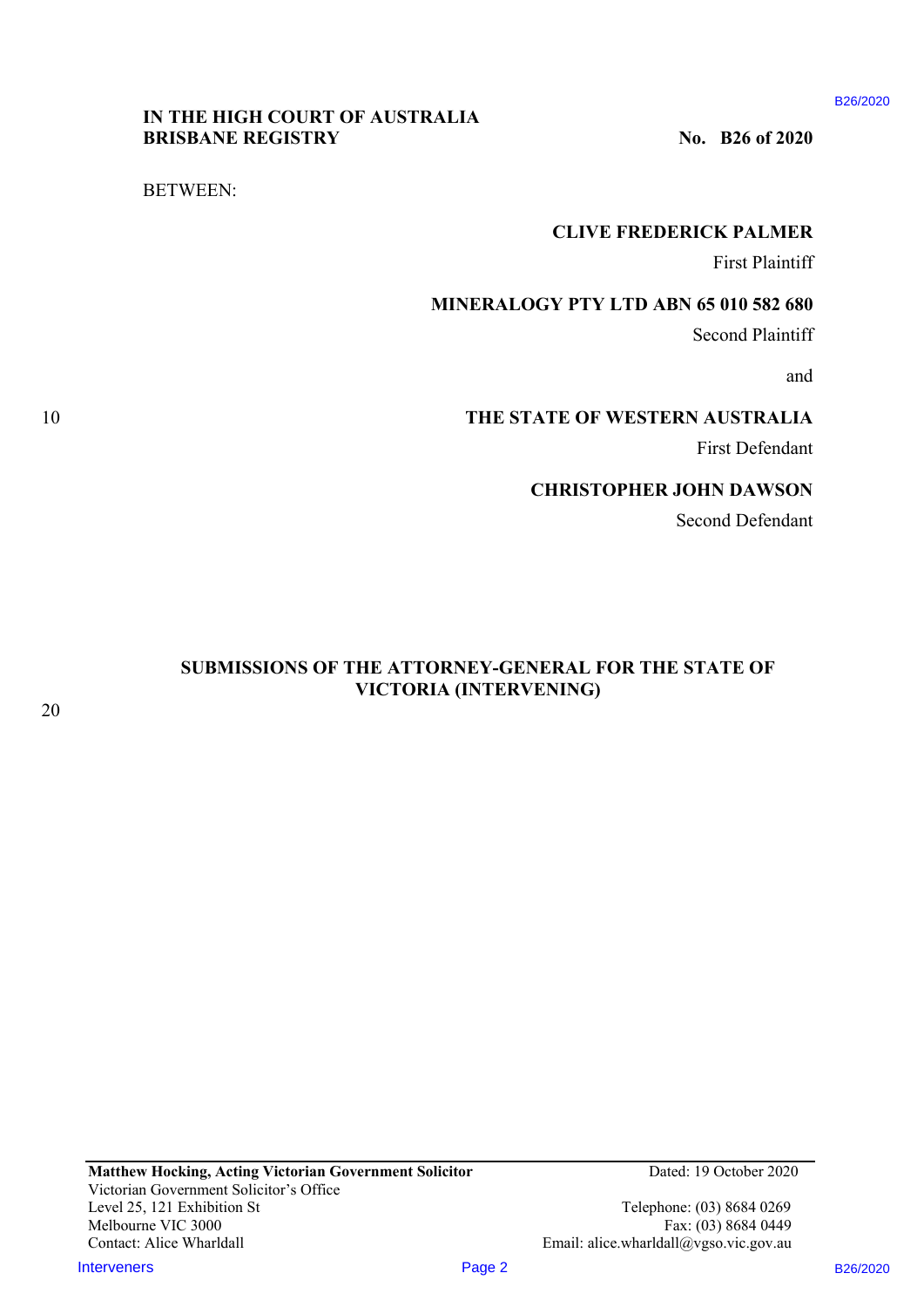# **PARTS I, II & III: CERTIFICATION AND INTERVENTION**

- 1. These submissions are in a form suitable for publication on the internet. These submissions are in <sup>a</sup> form suitable for publication on the internet.
- 2. The Attorney-General for the State of Victoria (**Victoria**) intervenes pursuant to s 78A of The Attorney-General for the State of Victoria (Victoria) intervenes pursuant to <sup>s</sup> 78A ofthe *Judiciary Act 1903* (Cth). the Judiciary Act 1903 (Cth).

### **PART IV: ARGUMENT**  PART IV: ARGUMENT

### **A. INTRODUCTION** A. INTRODUCTION

- 3. On 15 March 2020, the Minister for Emergency Services for Western Australia declared a On 15 March 2020, the Minister for Emergency Services for Western Australia declared a state of emergency under the *Emergency Management Act 2005* (WA) (the **EM Act**) over state of emergency under the Emergency Management Act 2005 (WA) (the EM Act) over the whole of Western Australia, to address the pandemic caused by SARS-CoV-2. The the whole of Western Australia, to address the pandemic caused by SARS-CoV-2. The 10 declaration enabled the State Emergency Coordinator (the **Coordinator**) to exercise powers declaration enabled the State Emergency Coordinator (the Coordinator) to exercise powers for the purpose of "emergency management": ss 67 and 72A (the **emergency management**  for the purpose of "emergency management": ss 67 and 72A (the emergency management purpose); and for the purpose of containing a "hazardous substance" or ensuring that a person does not "pose a serious risk to the life or health of others" because of a hazardous person does not "pose <sup>a</sup> serious risk to the life or health of others" because of a hazardous substance": s 70 (the **hazardous substance purpose**).<sup>1</sup> **PARTS 1, 11 & 11: CERTIFICATION AND INTERVENTION**<br>
1. These admissions are in a form suitable for publication on the internet.<br>
2. The Mattery-Greental for the State of Victoria (Victoria (Victoria Pierrese parsument to
	- 4. On 5 April 2020, pursuant to ss 67, 70 and 72A of the EM Act (the **Authorising Provisions**), On <sup>5</sup> April 2020, pursuant to ss 67, 70 and 72A of the EM Act (the Authorising Provisions), the Coordinator made the *Quarantine (Closing the Border) Directions* (WA) (the the Coordinator made the Quarantine (Closing the Border) Directions (WA) (the **Directions**): **WA [7]**. The Directions were made for the purposes specified in the Directions): WA [7]. The Directions were made for the purposes specified in the Authorising Provisions in a dynamic environment and on the basis of complex information. Authorising Provisions in <sup>a</sup> dynamic environment and on the basis of complex information.
- 5. In determining the remitted question, Rangiah J recognised that addressing the risk posed by In determining the remitted question, Rangiah <sup>J</sup> recognised that addressing the risk posed by 20 the entry of SARS-CoV-2 into Western Australia necessarily involves "making predictions the entry of SARS-CoV-2 into Western Australia necessarily involves "making predictions about what may happen in the future in hypothetical scenarios".<sup>2</sup> After hearing evidence from five experts over the course of three days, his Honour observed "[t]here are many from five experts over the course of three days, his Honour observed "[t]here are many uncertainties about whether the disease might enter [Western Australia], the ways it might uncertainties about whether the disease might enter [Western Australia], the ways it might spread and the effectiveness of measures for the control of its entry and spread".<sup>3</sup> Those uncertainties arise partly because of the nature of the virus and partly because of the uncertainties arise partly because of the nature of the virus and partly because of the

 $\overline{a}$ 

10

<sup>1</sup> Being a "chemical, biological or radiological substance" (or any other substance) "that is capable of Being a "chemical, biological or radiological substance" (or any other substance) "that is capable ofcausing loss of life, injury to a person, or damage to the health of a person or to the environment": EM Act, causing loss oflife, injury to a person, or damage to the health of aperson or to the environment": EM Act, s 3 (definition of "hazardous substance"). <sup>s</sup> 3 (definition of "hazardous substance").

<sup>2</sup> *Palmer v Western Australia (No 4)* [2020] FCA 1221 (**Factual Findings**) at [72]: CB 148; see also at [236]: CB 186. [236]: CB 186.

<sup>3</sup> Factual Findings at [72]: CB 148. Factual Findings at [72]: CB 148.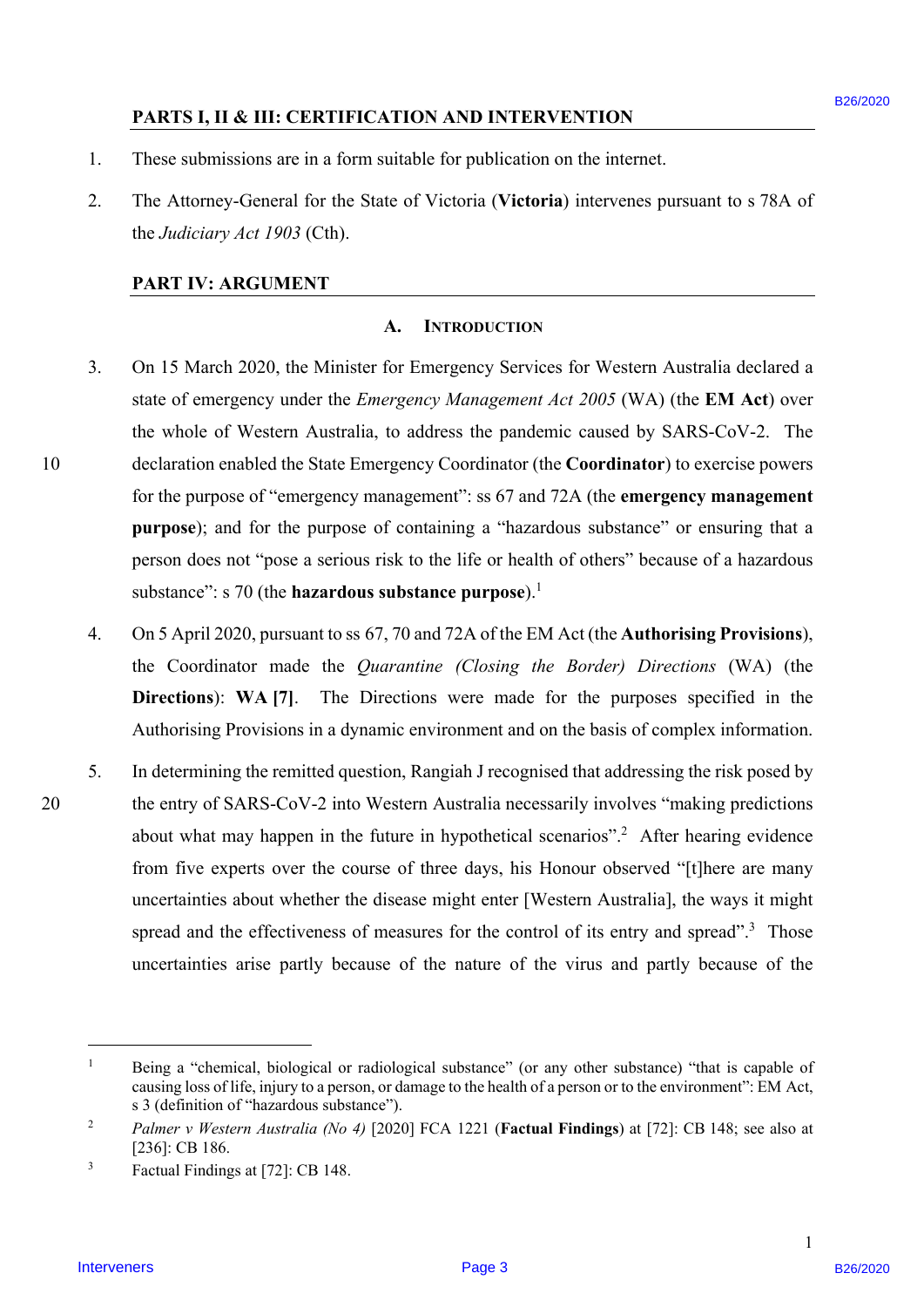"vagaries of human behaviour",<sup>4</sup> and are compounded by the fact that the extent of various outbreaks across Australia is in a "state of flux".<sup>5</sup>

- 6. As his Honour accepted, the "precautionary principle"<sup>6</sup> is an "accepted principle of management of a pandemic which involves the potential for grave public health risks": management of <sup>a</sup> pandemic which involves the potential for grave public health risks": WA [10].<sup>7</sup> That principle is particularly apt in the context of the present pandemic, where COVID-19 has only recently emerged in the human population, and thus "the clinical, COVID-19 has only recently emerged in the human population, and thus "the clinical, epidemiological and scientific knowledge base in respect of the disease is limited" and there epidemiological and scientific knowledge base in respect of the disease is limited" and there are "a number of uncertainties about the disease".<sup>8</sup>
- 7. What is known is that SARS-CoV-2 is highly infectious and is transmitted exponentially.<sup>9</sup> 10 If no measures are implemented to prevent spread of the virus, the growth rate is If no measures are implemented to prevent spread of the virus, the growth rate is approximately 2.3–2.5 (that is, every infected person will infect on average 2.3–2.5 approximately 2.3—2.5 (that is, every infected person will infect on average 2.3—2.5 contacts): WA [9].<sup>10</sup> If the disease were introduced into Western Australia, transmission within the community may be able to be controlled, or it may be uncontrolled for at least within the community may be able to be controlled, or it may be uncontrolled for at least some period of time: WA [18].<sup>11</sup> If an outbreak of SARS-CoV-2 were to be "left uncontrolled for any substantial length of time, outbreaks will cause very severe uncontrolled for any substantial length of time, outbreaks will cause very severe consequences for the health of the Western Australian population", and in the worst-case, those consequences could be "catastrophic".<sup>12</sup> "seguries of human heleavious" i and are compounded by the fact that the extent of various<br>solutions are also as a structure of the "size of the "size of the "size of the "size of the B26/2020 B2<br>(6. As his Howen accepted 10
	- 8. In a similar context, Roberts CJ of the United States Supreme Court recently observed:<sup>13</sup>

20

 $\overline{a}$ 

The precise question of when restrictions on particular social activities should be lifted The precise question of when restrictions on particular social activities should be lifted 20 during the pandemic is a dynamic and fact-intensive matter subject to reasonable during the pandemic is a dynamic and fact-intensive matter subject to reasonable disagreement. Our Constitution principally entrusts "[t]he safety and the health of the disagreement. Our Constitution principally entrusts "[t]he safety and the health of the people" to the politically accountable officials of the States "to guard and protect."...

<sup>4</sup> Factual Findings at [237]-[238]: CB 186; see also at [240]: CB 187. Factual Findings at [237]-[238]: CB 186; see also at [240]: CB 187.

<sup>5</sup> Factual Findings at [12]: CB 133. Factual Findings at [12]: CB 133.

<sup>6</sup> "[T]he precautionary principle states that action should be taken to prevent harm 'even if some cause and "(T]he precautionary principle states that action should be taken to prevent harm 'even if some cause and effect relationships are not fully established scientifically": World Health Organization, *The Precautionary Principle: Protecting Public Health, the Environment and the Future of our Children*, The Precautionary Principle: Protecting Public Health, the Environment and the Future ofour Children, quoted in Factual Findings at [73]: CB 149. quoted in Factual Findings at [73]: CB 149.

<sup>7</sup> Factual Findings at [76]: CB 150. Factual Findings at [76]: CB 150.

<sup>8</sup> Factual Findings at [95]: CB 153. Factual Findings at [95]: CB 153.

<sup>9</sup> Factual Findings at [89]: CB 152. Factual Findings at [89]: CB 152.

<sup>10</sup> Factual Findings at [89]: CB 152. Factual Findings at [89]: CB 152.

<sup>11</sup> Factual Findings at [83]: CB 151; see also at [297]-[299]: CB 197-198. Factual Findings at [83]: CB 151; see also at [297]-[299]: CB 197-198.

<sup>12</sup> Factual Findings at [109]: CB 157; see also at [302]: CB 198. Factual Findings at [109]: CB 157; see also at [302]: CB 198.

<sup>&</sup>lt;sup>13</sup> South Bay United Pentecostal Church v Newsom 590 US at 2 (2020) (citations omitted). See also *Castlemaine Tooheys Ltd v South Australia* (1990) 169 CLR 436 (*Castlemaine Tooheys*) at 472-473 Castlemaine Tooheys Ltd v South Australia (1990) 169 CLR 436 (Castlemaine Tooheys) at 472-473 (Mason CJ, Brennan, Deane, Dawson and Toohey JJ). (Mason CJ, Brennan, Deane, Dawson and Toohey JJ).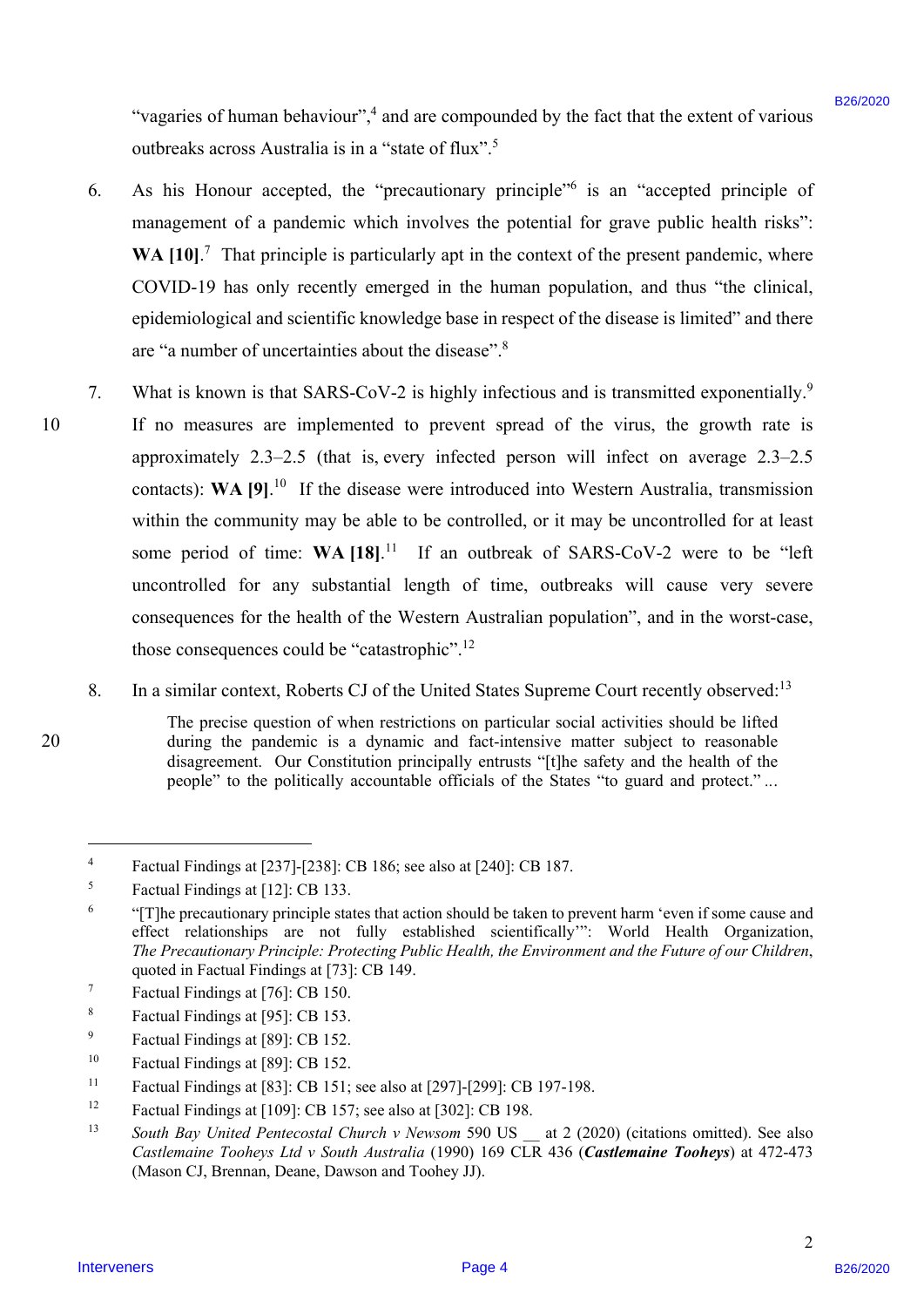When those officials "undertake[] to act in areas fraught with medical and scientific uncertainties," their latitude "must be especially broad." uncertainties," their latitude "must be especially broad."

- 9. Victoria contends that those observations are apt in the Australian constitutional context in Victoria contends that those observations are apt in the Australian constitutional context in circumstances where, under the EM Act, the Authorising Provisions confer broad circumstances where, under the EM Act, the Authorising Provisions confer broad discretionary powers on the Coordinator for the purposes of emergency management. discretionary powers on the Coordinator for the purposes of emergency management.
- 10. Victoria submits that the Question Reserved can be answered by focusing on the legislative Victoria submits that the Question Reserved can be answered by focusing on the legislative scheme (here, the Authorising Provisions), rather than any particular exercise of statutory scheme (here, the Authorising Provisions), rather than any particular exercise of statutory power (here, the Directions). That focus is consistent with the Court's approach to analogous power (here, the Directions). That focus is consistent with the Court's approach to analogous issues in *Wotton v Queensland*<sup>14</sup> and, more recently, *Comcare v Banerji*.<sup>15</sup> 10.
- 10 11. In any event, Victoria's submission is that, regardless of whether the Court's attention is directed to the Authorising Provisions or to the Directions themselves, the measures taken directed to the Authorising Provisions or to the Directions themselves, the measures taken by Western Australia do not infringe s 92. by Western Australia do not infringe <sup>s</sup> 92.  $10 \t 11.$

#### **B. THE QUESTION RESERVED** B. THE QUESTION RESERVED

- 12. The Question Reserved for the Court comprises two distinct sub-questions: 12.
	- (1) **First**, are the Authorising Provisions invalid (in whole or in part) because they (1) First, are the Authorising Provisions invalid (in whole or in part) because they impermissibly infringe s 92 of the Constitution? impermissibly infringe <sup>s</sup> 92 of the Constitution?
	- (2) **Second**, are the Directions invalid (in whole or in part) because they impermissibly (2) Second, are the Directions invalid (in whole or in part) because they impermissiblyinfringe s 92 of the Constitution? infringe <sup>s</sup> 92 of the Constitution?
- 13. These submissions explain the relevant analytical framework: **Part C**; set out the legislative 20 framework of the EM Act, including the Authorising Provisions: **Part D**; identify some framework of the EM Act, including the Authorising Provisions: Part D; identify some general principles governing s 92 of the Constitution: **Part E**; and apply the analytical general principles governing <sup>s</sup> 92 of the Constitution: Part E; and apply the analytical framework to the Authorising Provisions by reference to those principles: **Part F**. framework to the Authorising Provisions by reference to those principles: Part F. When these officials "weaken's (1) to et in case fought with accided and selectific<br>various contents, "for intervene weakend? In each and the distribution of the contents of the contents by the state of the contents are c 13.
	- 14. As to the first sub-question, the answer is "no". The Authorising Provisions are not invalid, As to the first sub-question, the answer is "no". The Authorising Provisions are not invalid, to any extent, by reason of s 92. The Plaintiffs do not contend otherwise: see **PS [9], [55(a)]**. to any extent, by reason of <sup>s</sup> 92. The Plaintiffs do not contend otherwise: see PS [9], [55(a)]. 14.
	- 15. As to the second sub-question, because the powers conferred by the Authorising Provisions can only be exercised for the emergency management purpose and the hazardous substance can only be exercised for the emergency management purpose and the hazardous substancepurpose, the discretion given to the Coordinator **cannot** be exercised "in a manner obnoxious purpose, the discretion given to the Coordinator cannot be exercised "in <sup>a</sup> manner obnoxious 15.

 $\overline{a}$ 

 $^{14}$  (2012) 246 CLR 1.

<sup>15 (2019) 93</sup> ALJR 900. (2019) 93 ALJR 900.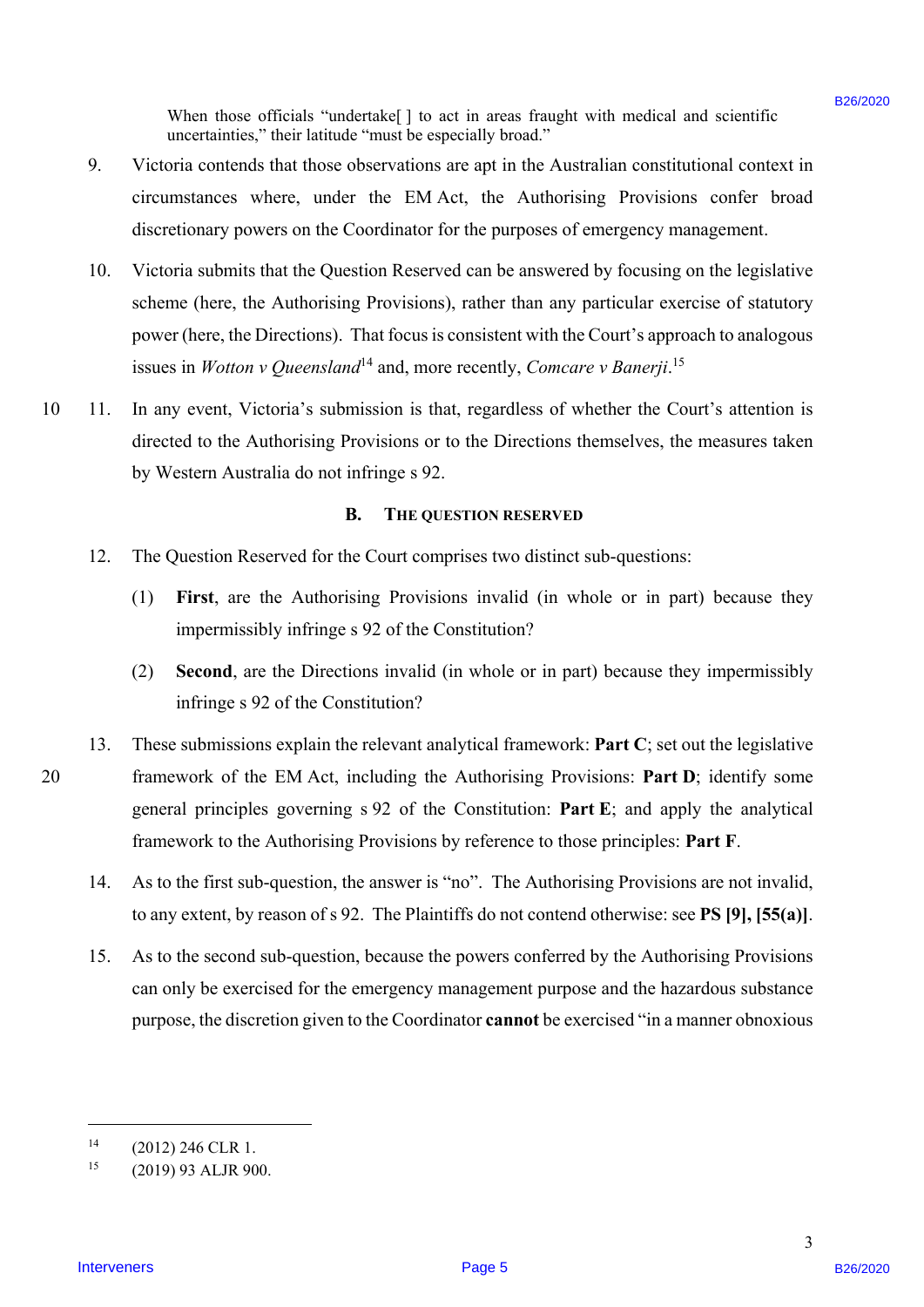to the freedom guaranteed by  $s 92$ ".<sup>16</sup> That is, the Authorising Provisions "comply with the constitutional limitation upon the legislative power of the State".<sup>17</sup> That conclusion marks the end of the **constitutional** inquiry. Therefore, the answer to the second sub-question is the end of the constitutional inquiry. Therefore, the answer to the second sub-question is "does not arise in this proceeding". $18$ 

- 16. There might be a separate question "for agitation in other proceedings"<sup>19</sup> about whether the Directions comply with the **statutory limits** of the Authorising Provisions. That whether the Directions comply with the statutory limits of the Authorising Provisions. That is not a "a constitutional question, as distinct from a question of the exercise of statutory is not <sup>a</sup> "a constitutional question, as distinct from <sup>a</sup> question of the exercise of statutory power".<sup>20</sup> It is not a question raised by the Question Reserved. 16.
- 17. In the alternative to the above analysis, the submissions consider the application of s 92 to In the alternative to the above analysis, the submissions consider the application of <sup>s</sup> 92 to 10 the Directions: **Part G**. On that approach, the second sub-question should be answered "no": **WA [80]**; cf **PS [9]**. WA [80]; cf PS [9]. 17.

#### **C. ANALYTICAL FRAMEWORK** C. ANALYTICAL FRAMEWORK

#### **C.1. Statutory powers and constitutional limitations**  C.1. Statutory powers and constitutional limitations

18. Section 92 limits the scope of the legislative and executive power of the States.<sup>21</sup> However, "it does so, at least in the case of a [repository] exercising statutory power, by limiting the "it does so, at least in the case of a [repository] exercising statutory power, by limiting the scope of legislative power".<sup>22</sup> The Directions are the product of the exercise of statutory power conferred by the Authorising Provisions. Accordingly, although the "putative power conferred by the Authorising Provisions. Accordingly, although the "putative burden" on the freedom guaranteed by s 92 is said to arise because of the Directions, that burden" on the freedom guaranteed by <sup>s</sup> 92 is said to arise because of the Directions, that burden "has its source in statute".<sup>23</sup> In the freedom guaranteed by s 0.2<sup>9</sup>.<sup>16</sup> That is, the Authoring Physicians "comply with the constrained limitation quaranteed hegities power of the State<sup>17</sup>. That conclusions matrix on the automobility the present of S 18.

 $\overline{a}$ 

10

 $\Delta$ 

<sup>16</sup> *Miller v TCN Channel Nine Pty Ltd* (1986) 161 CLR 556 at 607, 611, 614 (Brennan J). See also *Banerji*  Miller v TCN Channel Nine Pty Ltd (1986) <sup>161</sup> CLR 556 at 607, 611, 614 (Brennan J). See also Banerji (2019) 93 ALJR 900 at 916 [44] (Kiefel CJ, Bell, Keane and Nettle JJ), 917 [50], 924−925 [96] (2019) 93 ALJR 900 at 916 [44] (Kiefel CJ, Bell, Keane and Nettle JJ), 917 [50], 924-925 [96] (Gageler J), 945 [209] (Edelman J). (Gageler J), 945 [209] (Edelman J).

<sup>&</sup>lt;sup>17</sup> *Wotton* (2012) 246 CLR 1 at 16 [33] (French CJ, Gummow, Hayne, Crennan and Bell JJ).

<sup>&</sup>lt;sup>18</sup> See *Wotton* (2012) 246 CLR 1 at 34 (Answer to Questions 2 and 3).

<sup>&</sup>lt;sup>19</sup> *Wotton* (2012) 246 CLR 1 at 14 [24], 16 [33] (French CJ, Gummow, Hayne, Crennan and Bell JJ).

<sup>&</sup>lt;sup>20</sup> *Wotton* (2012) 246 CLR 1 at 14 [22] (French CJ, Gummow, Hayne, Crennan and Bell JJ). 20

<sup>21</sup> See *Cole v Whitfield* (1988) 165 CLR 360 at 394 (the Court). See Cole v Whitfield (1988) 165 CLR 360 at 394 (the Court). 21

<sup>&</sup>lt;sup>22</sup> *Banerji* (2019) 93 ALJR 900 at 917 [51] (Gageler J), quoting  $A \, v$  ICAC (2014) 88 NSWLR 240 at 256 [56] (Basten JA). See also *Wotton* (2012) 246 CLR 1 at 14 [22] (French CJ, Gummow, Hayne, Crennan and Bell JJ). and Bell JJ). 22

<sup>23</sup> See *Wotton* (2012) 246 CLR 1 at 14 [22] (French CJ, Gummow, Hayne, Crennan and Bell JJ): See Wotton (2012) 246 CLR 1 at 14 [22] (French CJ, Gummow, Hayne, Crennan and Bell JJ): 23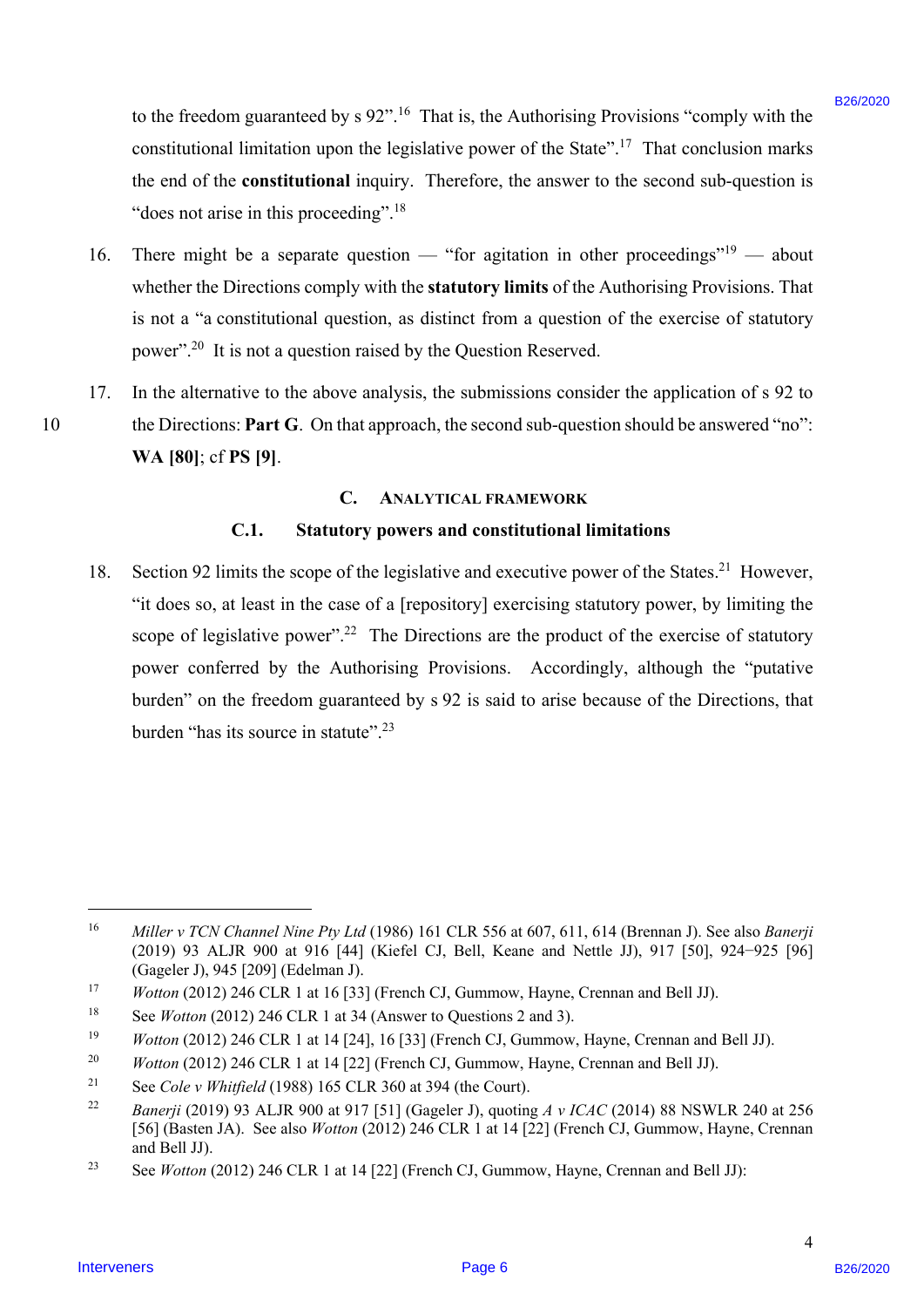- 19. The issue presented by the Question Reserved is therefore "one of a limitation upon The issue presented by the Question Reserved is therefore "one of <sup>a</sup> limitation uponlegislative power".<sup>24</sup> Consistently with the approach taken in both *Wotton*<sup>25</sup> and *Banerji*<sup>26</sup> — which elaborated upon the approach first articulated by Brennan J in *Miller*<sup>27</sup> — the issue is to be resolved by asking whether the Authorising Provisions "operate to infringe" the is to be resolved by asking whether the Authorising Provisions "operate to infringe" the freedom guaranteed by  $s$  92 "across the range of their potential operations".<sup>28</sup> That approach is to be applied irrespective of whether the Directions are of a legislative or administrative is to be applied irrespective of whether the Directions are of a legislative or administrative character (cf PS  $[21]$ ).<sup>29</sup> The important point is that the source of the power to make the Directions is found in statute, and that source is necessarily limited by the Constitution.<sup>30</sup> The Authorising Provisions cannot authorise the making of any directions that exceed those The Authorising Provisions cannot authorise the making of any directions that exceed those 10 limits. limits. 19. The issue presented by the Question Reserved is therefore "note of a firmination uson beginning proposed in the approach interaction ( $\sim$  1002) and  $\sim$  1002) and  $\sim$  1002) and  $\sim$  1002) and  $\sim$  1002) and  $\sim$  100 19.
	- 20. Applying the approach in *Wotton* and *Banerji* will determine whether the Authorising Applying the approach in Wotton and Banerji will determine whether the Authorising Provisions fall into one of three categories. Provisions fall into one of three categories. 20.
		- (1) The **first** category consists of laws that confer a power that is incapable of being (1) The first category consists of laws that confer <sup>a</sup> power that is incapable of being exercised in a manner consistent with s 92. Such a law will operate to infringe s 92 in exercised in a manner consistent with <sup>s</sup> 92. Such <sup>a</sup> law will operate to infringe <sup>s</sup> 92 in all of its potential operations. A law would fall into this category, for example, "if the statutory purpose, or the criteria governing the exercise of the discretion, were statutory purpose, or the criteria governing the exercise of the discretion, were necessarily offensive to s 92".<sup>31</sup> necessarily offensive to <sup>s</sup> 92".3!
- (2) The **second** category consists of laws that, by their terms, confer a power that "is so (2) The second category consists of laws that, by their terms, confer a power that "is so constrained that its exercise **cannot** be obnoxious to the freedom guaranteed by constrained that its exercise cannot be obnoxious to the freedom guaranteed by 20 s  $92$ "<sup>32</sup> One way, but not the only way, in which such a constrained conferral may be

 $\overline{a}$ 

<sup>&</sup>lt;sup>24</sup> See *Wotton* (2012) 246 CLR 1 at 14 [22] (French CJ, Gummow, Hayne, Crennan and Bell JJ). 24

<sup>&</sup>lt;sup>25</sup> *Wotton* (2012) 246 CLR 1 at 9-10 [10], 13-14 [21], 16 [31] (French CJ, Gummow, Hayne, Crennan and Bell JJ). See also *Brown v Tasmania* (2017) 261 CLR 328 at 443 [356] (Gordon J). Bell JJ). See also Brown v Tasmania (2017) 261 CLR 328 at 443 [356] (Gordon J). 25

<sup>26</sup> *Banerji* (2019) 93 ALJR 900 at 915-916 [44] (Kiefel CJ, Bell, Keane and Nettle JJ), 925 [96] (Gageler J), Banerji (2019) 93 ALJR 900 at 915-916 [44] (Kiefel CJ, Bell, Keane and Nettle JJ), 925 [96] (Gageler J), 945-946 [210] (Edelman J). 945-946 [210] (Edelman J). 26

<sup>&</sup>lt;sup>27</sup> (1986) 161 CLR 556 at 607, 611, 614. See also *AMS v AIF* (1999) 199 CLR 160 at 176 [37] (Gleeson CJ, McHugh and Gummow JJ), 233 [221] (Hayne J); *Sportsbet Pty Ltd v New South Wales* (2012) 249 CLR McHugh and Gummow JJ), 233 [221] (Hayne J); Sportsbet Pty Ltd v New South Wales (2012) 249 CLR298 (*Sportsbet*) at 316 [12], 317 [14] (French CJ, Gummow, Hayne, Crennan, Kiefel and Bell JJ). 298 (Sportsbet) at 316 [12], 317 [14] (French CJ, Gummow, Hayne, Crennan, Kiefel and Bell JJ). 27

<sup>28</sup> *Banerji* (2019) 93 ALJR 900 at 917 [50] (Gageler J). Banerji (2019) 93 ALJR 900 at 917 [50] (Gageler J). 28

<sup>&</sup>lt;sup>29</sup> Similarly, it was not relevant in  $AMS$  (1999) 199 CLR 160 that the statutory provisions authorised an exercise of judicial power. exercise of judicial power. 29

<sup>&</sup>lt;sup>30</sup> cf *APLA Ltd v Legal Services Commissioner (NSW)* (2005) 224 CLR 322 (A**PLA**) at 373 [104] (Gummow J). It can be noted that the passage quoted by Gummow J from *O'Sullivan v Noarlunga Meat*  (Gummow J). It can be noted that the passage quoted by Gummow <sup>J</sup> from O'Sullivan v Noarlunga Meat Ltd (1954) 92 CLR 565 at 594 was directed to the question whether a regulation was positively supported by a head of power, not whether the regulation infringed a limitation on power. by a head of power, not whether the regulation infringed a limitation on power. 30

 $31$  Stellios, "Marbury v Madison: Constitutional limitations and statutory discretions" (2016) 42 Australian *Bar Review* 324 at 331; see also at 335, referring to "Category 1". Bar Review 324 at 331; see also at 335, referring to "Category 1". 31

<sup>32</sup> See *Miller* (1986) 161 CLR 556 at 607 (Brennan J). See Miller (1986) 161 CLR 556 at 607 (Brennan J). 32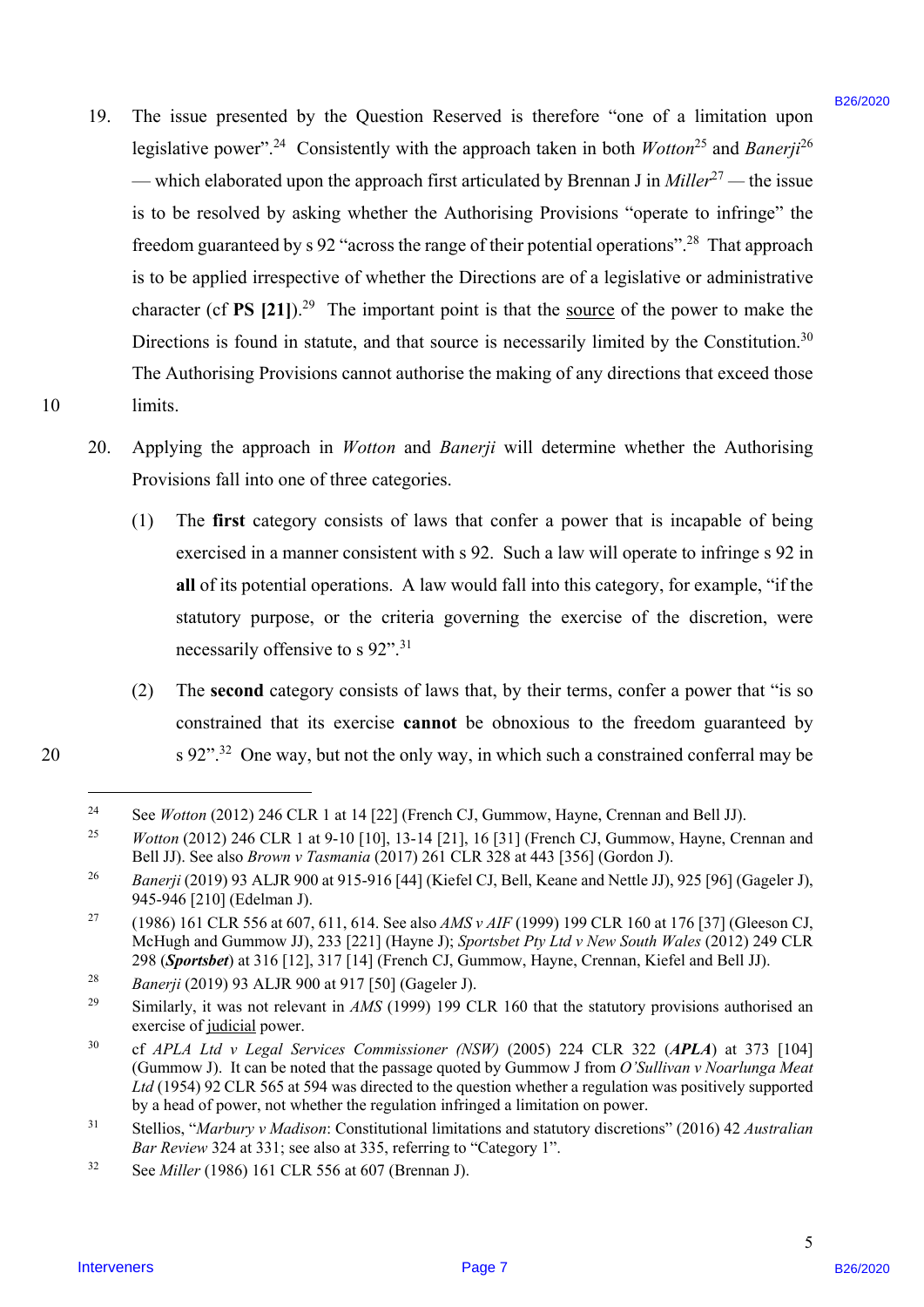achieved is by conditioning the exercise of the power by reference to criteria that achieved is by conditioning the exercise of the power by reference to criteria thatreflect the language and scope of the constitutional limitation, such that the scope of the power is "calibrated to the constitutional test".<sup>33</sup> If a law falls into this second category, **none of** its potential operations will infringe s 92. The law will thereby category, none of its potential operations will infringe <sup>s</sup> 92. The law will thereby comply "with the constitutional limitation, without any need to read it down to save comply "with the constitutional limitation, without any need to read it down to save its validity".<sup>34</sup> Any "complaint" about an exercise of power under a law of this kind will not raise a constitutional question. $35$ ashiered is by conditioning the excerts of the prover by reference to critical the bag and set of the longing and set of the consistent based of the consistent based of the consistent based of the consistent based of the

- (3) The **third** category consists of laws that, by their terms, allow for the possibility that (3) The third category consists of laws that, by their terms, allow for the possibility that the power "**might** be exercised in a manner obnoxious to the freedom guaranteed by the power "might be exercised in <sup>a</sup> manner obnoxious to the freedom guaranteed by 10 s 92".<sup>36</sup> In other words, a law in this category confers a power that is "susceptible" of exercise in a manner consistent with s 92, but the power is "insufficiently controlled" by the terms of the law to ensure that the power will always be exercised in a manner by the terms of the law to ensure that the power will always be exercised in <sup>a</sup> manner consistent with s 92.<sup>37</sup>
	- 21. If a law falls into the third category, it will be necessary to consider whether the law can be If <sup>a</sup> law falls into the third category, it will be necessary to consider whether the law can be "read down" to ensure that the law is within constitutional power.<sup>38</sup> If the law can be read down, the law will be valid, and the question will be whether a particular exercise of the down, the law will be valid, and the question will be whether a particular exercise of the power "falls within the scope of the discretion as so read down".<sup>39</sup> That question will contain a constitutional dimension. If the law cannot be read down, the law (and thus any exercise <sup>a</sup> constitutional dimension. If the law cannot be read down, the law (and thus any exercise of the power) will be invalid. of the power) will be invalid. 21.

 $\overline{a}$ 

 $^{33}$  Stellios, "Marbury v Madison: Constitutional limitations and statutory discretions" (2016) 42 Australian *Bar Review* 324 at 335, referring to "Category 3"; but see also "Category 2". Bar Review 324 at 335, referring to "Category 3"; but see also "Category 2". 33

<sup>34</sup> *Wotton* (2012) 246 CLR 1 at 14 [22] (French CJ, Gummow, Hayne, Crennan and Bell JJ). Wotton (2012) 246 CLR 1 at 14 [22] (French CJ, Gummow, Hayne, Crennan and Bell JJ). 34

<sup>35</sup> *Wotton* (2012) 246 CLR 1 at 14 [22] (French CJ, Gummow, Hayne, Crennan and Bell JJ). See also Wotton (2012) 246 CLR | at 14 [22] (French CJ, Gummow, Hayne, Crennan and Bell JJ). See also *Banerji* (2019) 93 ALJR 900 at 925 [96] (Gageler J). Banerji (2019) 93 ALJR 900 at 925 [96] (Gageler J). 35

 $36$  *Miller* (1986) 161 CLR 556 at 611 (Brennan J) – emphasis added. 36

<sup>37</sup> *Miller* (1986) 161 CLR 556 at 605 (Brennan J). Cf *Wotton* (2012) 246 CLR 1 at 14 [23] (French CJ, Miller (1986) <sup>161</sup> CLR 556 at 605 (Brennan J). Cf Wotton (2012) 246 CLR 1 at 14 [23] (French CJ, Gummow, Hayne, Crennan and Bell JJ). Gummow, Hayne, Crennan and Bell JJ). 37

<sup>38</sup> See *Wotton* (2012) 246 CLR 1 at 9-10 [9]-[10] (French CJ, Gummow, Hayne, Crennan and Bell JJ). See See Wotton (2012) 246 CLR 1 at 9-10 [9]-[10] (French CJ, Gummow, Hayne, Crennan and Bell JJ). See also *Betfair Pty Ltd v Racing NSW* (2012) 249 CLR 217 (*Betfair [No 2]*) at 282 [91], 296 [140] (Kiefel J). also Betfair Pty Ltd v Racing NSW (2012) 249 CLR 217 (Betfair [No 2]) at 282 [91], 296 [140] (Kiefel J).See also *Banerji* (2019) 93 ALJR 900 at 946 [211] (Edelman J); *Interpretation Act 1984* (WA), s 7. See also Banerji (2019) 93 ALJR 900 at 946 [211] (Edelman J); Interpretation Act 1984 (WA), <sup>s</sup> 7. 38

<sup>39</sup> *Banerji* (2019) 93 ALJR 900 at 925 [96] (Gageler J). Cases that have applied the constitutional analysis Banerji (2019) 93 ALJR 900 at 925 [96] (Gageler J). Cases that have applied the constitutional analysis directly to regulations can be understood by reference to this third category. For example, in *APLA*, the directly to regulations can be understood by reference to this third category. For example, in APLA, theimpugned regulations were made pursuant to the general regulation-making power: see (2005) 224 CLR impugned regulations were made pursuant to the general regulation-making power: see (2005) 224 CLR 322 at 341 [2]. See also *Cole* (1988) 165 CLR 360 at 379-380 (the Court); *Levy v Victoria* (1997) 189 322 at 341 [2]. See also Cole (1988) 165 CLR 360 at 379-380 (the Court); Levy v Victoria (1997) 189 CLR 579 at 611 (Toohey and Gummow JJ); *Sportsbet* (2012) 249 CLR 298 at 317 [14] (French CJ, CLR 579 at 611 (Toohey and Gummow JJ); Sportsbet (2012) 249 CLR 298 at 317 [14] (French CJ, Gummow, Hayne, Crennan, Kiefel and Bell JJ). Gummow, Hayne, Crennan, Kiefel and Bell JJ). 39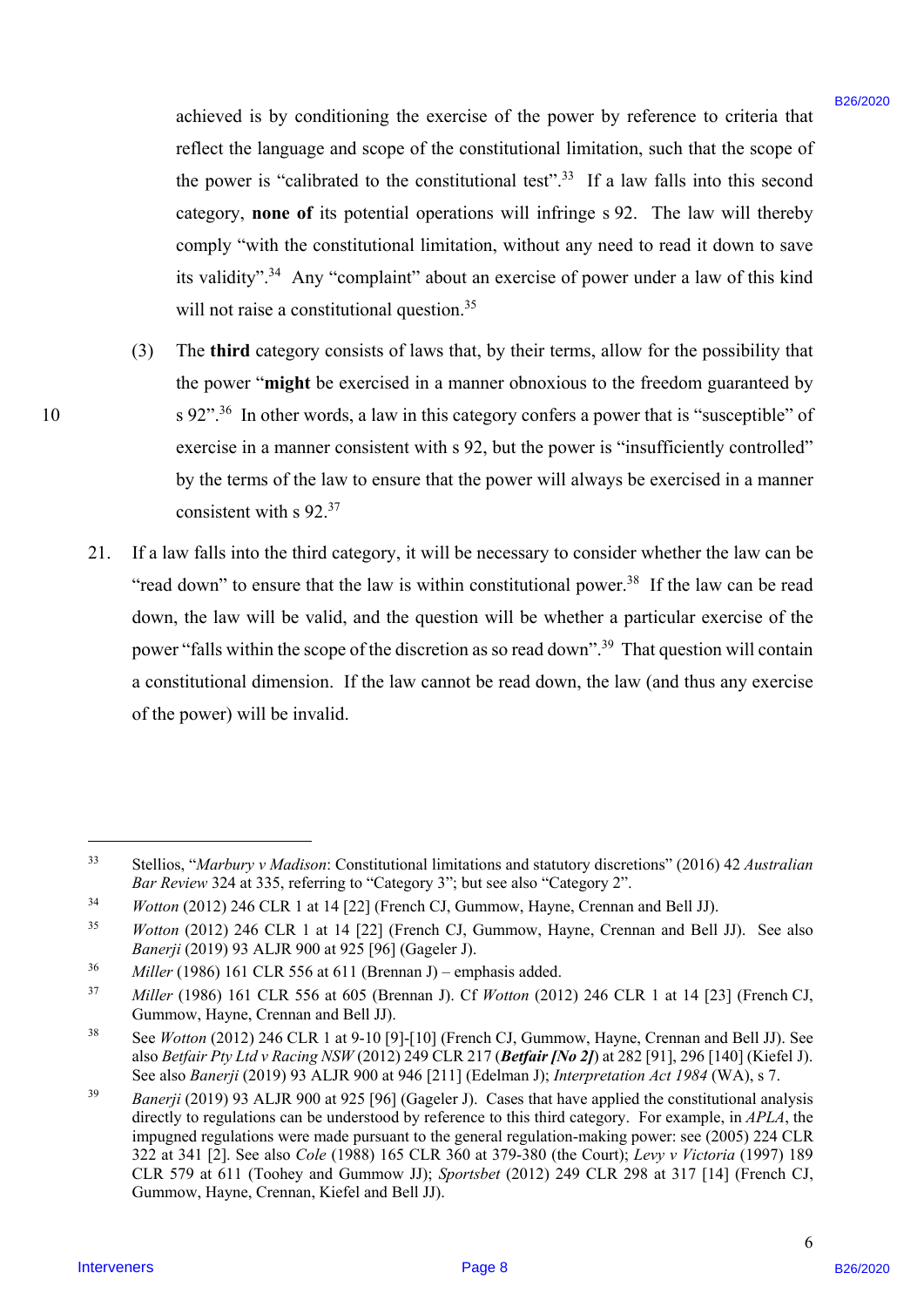### **C.2. Authorising Provisions are in the Second Category**  C.2.Authorising Provisions are in the Second Category

- 22. It is plain that the powers conferred by the Authorising Provisions do not fall within the first It is plain that the powers conferred by the Authorising Provisions do not fall within the first category: it cannot be said that, in all cases, an exercise of the power under the Authorising category: it cannot be said that, in all cases, an exercise of the power under the Authorising Provisions will necessarily infringe s 92. Thus, the first question to be answered is: Provisions will necessarily infringe <sup>s</sup> 92. Thus, the first question to be answered is: 22.
	- (1) Are the powers conferred by the Authorising Provisions confined by the statutory (1) Are the powers conferred by the Authorising Provisions confined by the statutory criteria in a way that ensures the powers can **only** be exercised in a manner **consistent** criteria in a way that ensures the powers can only be exercised in a manner consistent with s 92? (*Do they fall within the second category of laws, as identified at paragraph*  with <sup>s</sup> 92? (Do theyfall within the second category oflaws, as identified at paragraph *20(2) above?*) 20(2) above?)

As explained in Part F below, that question should be answered "yes". The Court can answer As explained in Part F below, that question should be answered "yes". The Court can answer 10 the Question Reserved on that basis, without undertaking a separate assessment of whether the Question Reserved on that basis, without undertaking <sup>a</sup> separate assessment of whether the Directions themselves infringe s 92. the Directions themselves infringe <sup>s</sup> 92.

- 23. However, if the Court answers the first question "no", it will be necessary to answer a second However, ifthe Court answers the first question "no", it will benecessary to answer <sup>a</sup> second question: question: 23.
	- (2) Are the powers conferred by the Authorising Provisions **susceptible** of exercise in a (2) Are the powers conferred by the Authorising Provisions susceptible of exercise in <sup>a</sup> manner **consistent** with s 92; and, if so, can they be read down to ensure that the manner consistent with <sup>s</sup> 92; and, if so, can they be read down to ensure that the powers can only be exercised in a manner consistent with s 92? (*Do they fall within*  powers can only be exercised in <sup>a</sup> manner consistent with <sup>s</sup> 92? (Do they fall within *the third category of laws, as identified at paragraph 20(3) above?*) the third category of laws, as identified at paragraph 20(3) above?)
- 24. If, contrary to Victoria's submission, it is necessary to answer this second question, it should If, contrary to Victoria's submission, it is necessary to answer this second question, it should be answered "yes". In that event, it will be necessary to ask a third question: be answered "yes". In that event, it will be necessary to ask <sup>a</sup> third question: 24.
- 20 (3) Are the Directions authorised by the Authorising Provisions, as "read down"? That (3) Are the Directions authorised by the Authorising Provisions, as "read down'? That will require the terms of the Direction themselves to be assessed against s 92, through will require the terms of the Direction themselves to be assessed against <sup>s</sup> 92, through the proxy of the Authorising Provisions (as read down). the proxy of the Authorising Provisions (as read down).
	- 25. If that question is reached, it should be answered "yes". Both the second and third questions are considered in Part G. are considered in Part G. 25.

### **D. THE EM ACT** D. THEEM ACT

26. Part 5 of the EM Act is headed "State of emergency". Division 1 is headed "State of Part <sup>5</sup> of the EM Act is headed "State of emergency". Division 1 is headed "State of emergency declaration". The Minister may "declare that a state of emergency exists in the whole or in any area or areas of the State":  $s$  56(1). An initial state of emergency declaration remains in force for only 3 days after the time it first has effect, unless it is extended by the remains in force for only <sup>3</sup> days after the time it first has effect, unless it is extended by the 30 Minister: s 57(b). Except in limited circumstances not presently relevant, the extension must Minister: <sup>s</sup> 57(b). Except in limited circumstances not presently relevant, the extension must not exceed 14 days: s 58(4). not exceed 14 days: <sup>s</sup> 58(4). C.2. Authorising Previshins are in the Second Category<br>
22. It is plan but be power and real by by Authorising Previsions do on the line of the state of the state of the form of the form of the state of the power and the 26.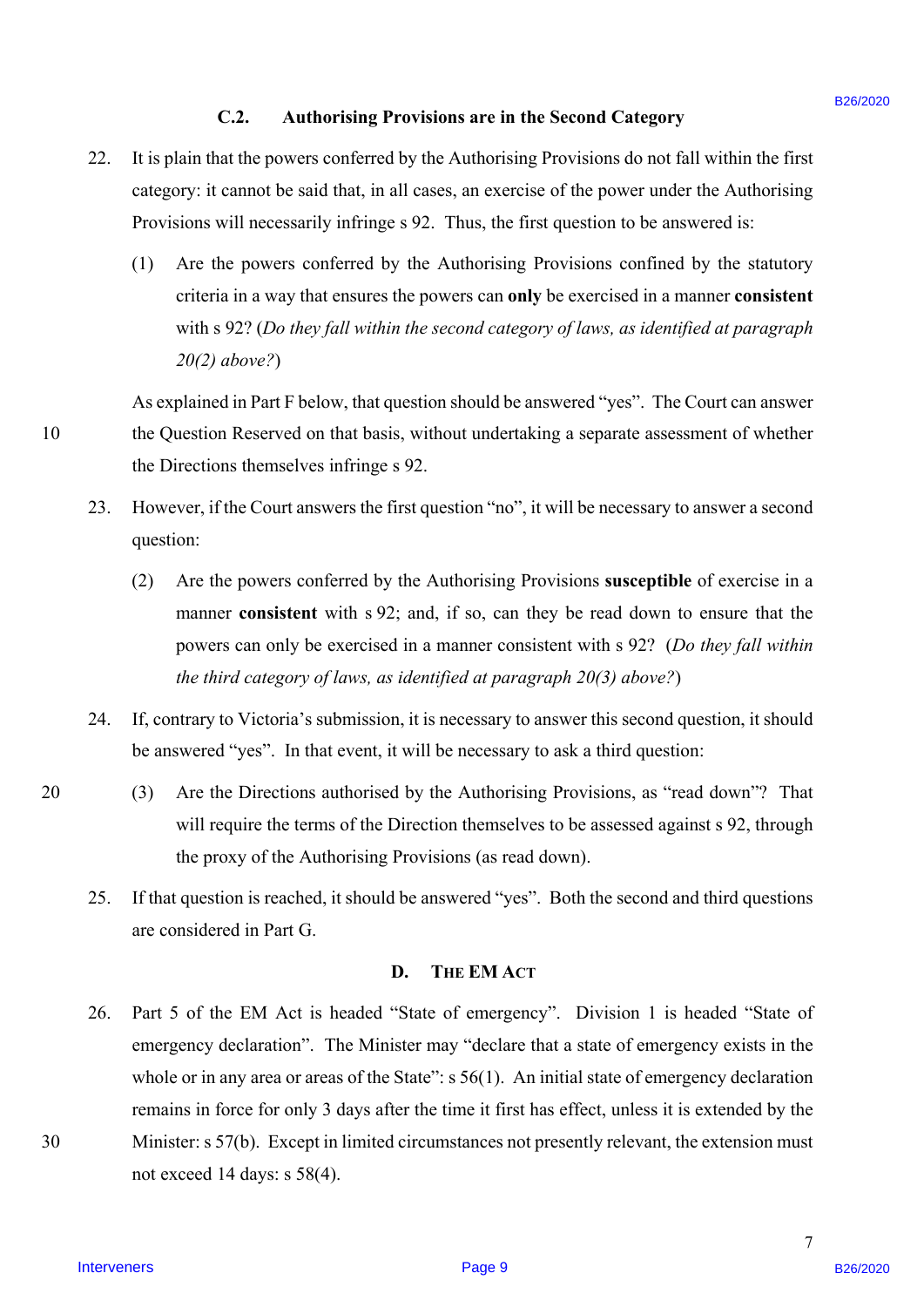- 27. The Minister must not make a declaration under s 56 unless the Minister, among other The Minister must not make <sup>a</sup> declaration under <sup>s</sup> 56 unless the Minister, among other things, "is satisfied that an emergency has occurred, is occurring or is imminent" and "is things, "is satisfied that an emergency has occurred, is occurring or is imminent" and "is satisfied that extraordinary measures are required to prevent or minimise ... loss of life, prejudice to the safety, or harm to the health, of persons": s 56(2)(b), (c)(i). An "emergency" prejudice to the safety, or harm to the health, of persons": <sup>s</sup> 56(2)(b), (c)(i). An "emergency" is defined to mean "the occurrence or imminent occurrence of a hazard which is of such a is defined to mean "the occurrence or imminent occurrence of <sup>a</sup> hazard which is of such <sup>a</sup> nature or magnitude that it requires a significant and coordinated response": s 3 (definition nature or magnitude that it requires a significant and coordinated response": <sup>s</sup> <sup>3</sup> (definition of "emergency"). A "hazard" is defined to include "a plague or an epidemic": s 3 (definition of "emergency"). A "hazard" is defined to include "a plague or an epidemic": <sup>s</sup> <sup>3</sup> (definitionof "hazard"). of "hazard"'). 22. The Minister must not make a decleration under 5.86 unless the Minister, arrong other<br>
thriggs, "is stridded that an anorange tyto eccentral de present per minister ma<sup>21</sup> stridded that a strustnessing measures are se 27.
- 28. The reference in s 56(2) to "extraordinary measures" directs attention to the powers The reference in <sup>s</sup> 56(2) to "extraordinary measures" directs attention to the powers 10 governed by Pt 6, which is headed "Emergency powers". Division 1 is headed "Powers governed by Pt 6, which is headed "Emergency powers". Division <sup>1</sup> is headed "Powers during ... state of emergency". It applies if a "state of emergency declaration is in force": s 65. $40$  Division 1 confers a range of emergency powers on "authorised officers", of which the Coordinator is one: s 3 (definition of "authorised officer"); see also s 10. Within Div 1, the Coordinator is one: <sup>s</sup> <sup>3</sup> (definition of "authorised officer'); see also <sup>s</sup> 10. Within Div 1, the Authorising Provisions are as follows: the Authorising Provisions are as follows: 10 28.
	- (1) Section 67(a) relevantly provides: (1) Section 67(a) relevantly provides:

For the purpose of emergency management during … [a] state of emergency, [the For the purpose of emergency management during ... [a] state of emergency, [the Coordinator] may … direct or, by direction, prohibit, the movement of persons, Coordinator] may ... direct or, by direction, prohibit, the movement of persons, animals and vehicles within, into, out of or around an emergency area or any part of the emergency area. the emergency area.

- 20 (2) Section 70(1)(b) relevantly provides that the Coordinator "may direct any person who (2) Section 70(1)(b) relevantly provides that the Coordinator "may direct any person who has been exposed, or any class of person who may have been exposed, to a hazardous has been exposed, or any class of person who may have been exposed, to a hazardous substance ... to remain quarantined from other persons for such period, and in such reasonable manner" as specified by the Coordinator. A direction of that kind may be reasonable manner" as specified by the Coordinator. A direction of that kind may be given only for the purpose of "ensuring that the hazardous substance is contained" or given only for the purpose of "ensuring that the hazardous substance is contained" or "ensuring that a person to whom the direction is given does not pose a serious risk to "ensuring that <sup>a</sup> person to whom the direction is given does not posea serious risk to the life or health of others … because of the hazardous substance involved". the life or health of others ... because of the hazardous substance involved".
	- (3) Section 72A(2) relevantly provides: (3) Section 72A(2) relevantly provides:

For the purposes of emergency management during … [a] state of emergency, [the For the purposes of emergency management during ... [a] state of emergency, [the Coordinator] may take, or direct a person or a class of person to take, any action Coordinator] may take, or direct a person or a class of person to take, any action 30 that the officer considers is reasonably necessary to prevent, control or abate risks that the officer considers is reasonably necessary to prevent, control or abate risks associated with the emergency. associated with the emergency.

29. As is evident, the Authorising Provisions confer, in broad terms, discretionary powers on the Coordinator to give directions for the purpose of "emergency management" during a "state Coordinator to give directions for the purpose of "emergency management" during <sup>a</sup> "state 29.

30

 $\overline{a}$ 

<sup>&</sup>lt;sup>40</sup> Subject to any limitation in a declaration under ss 52 or 58, which are not presently relevant.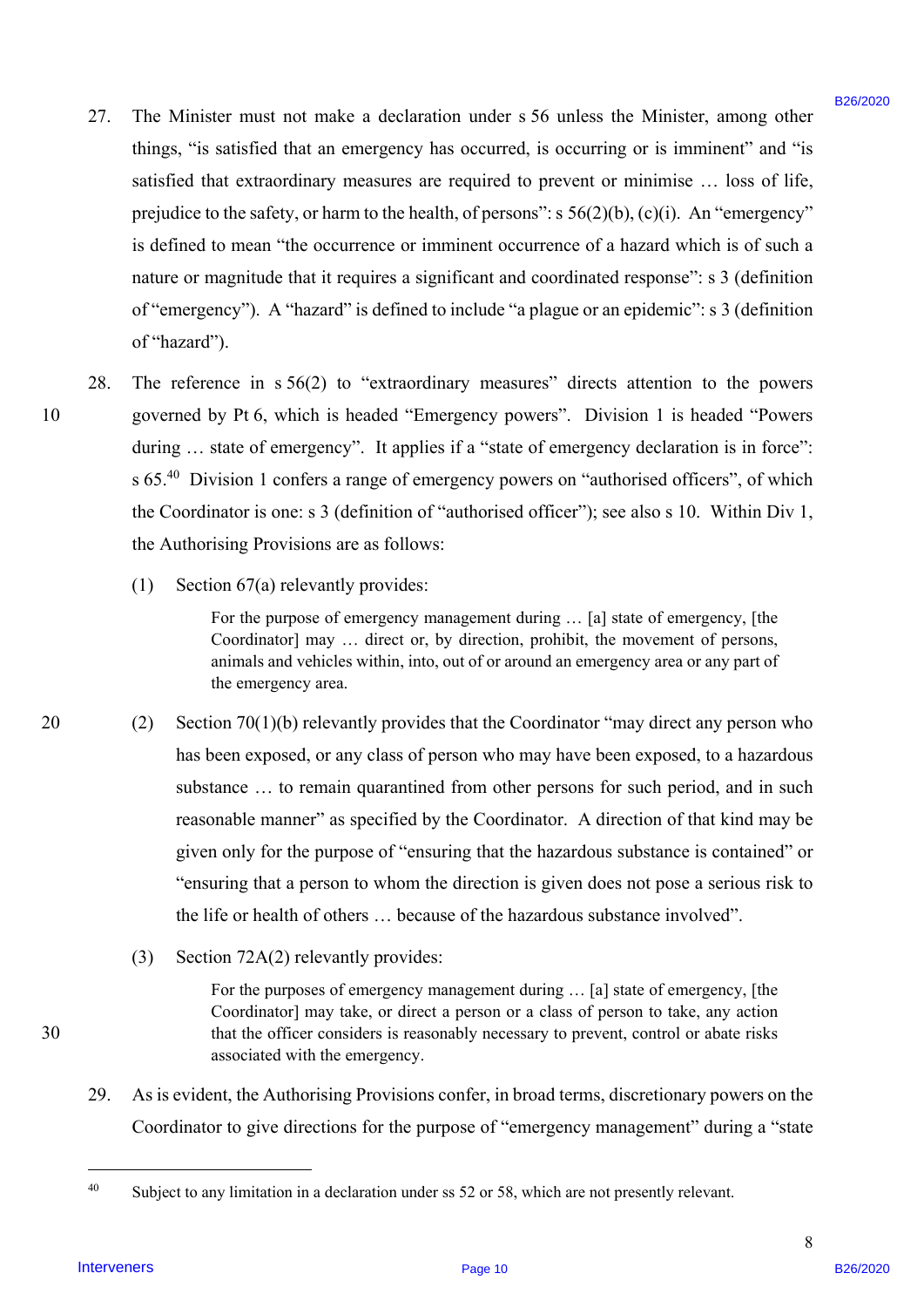of emergency". As explained in Part F below, those purposive limitations provide the reason of emergency". As explained in Part F below, those purposive limitations provide the reason why the powers conferred by those provisions can be exercised only in a manner consistent why the powers conferred by those provisions can be exercised only in <sup>a</sup> manner consistent with s 92 of the Constitution, and thus fall within the second category of laws (being those with <sup>s</sup> 92 of the Constitution, and thus fall within the second category of laws (being those identified at paragraph 20(2) above). identified at paragraph 20(2) above).

### **E. SECTION 92 — GENERAL PRINCIPLES** E. SECTION 92 — GENERAL PRINCIPLES

30. On current authority, s 92 contains two independent "limbs": the first directed to "interstate On current authority, <sup>s</sup> 92 contains two independent "limbs": the first directed to "interstate trade and commerce" and the second to "interstate intercourse": **WA [37]-[38]**. That trade and commerce" and the second to "interstate intercourse": WA [37]-[38]. That distinction was drawn by the Court in *Cole v Whitfield*, where the Court explained that only distinction was drawn by the Court in Cole v Whitfield, where the Court explained that only a law that imposes a "discriminatory burden of a protectionist kind" will infringe the first a law that imposes <sup>a</sup> "discriminatory burden of a protectionist kind" will infringe the first 10 limb, whereas the second limb affords a wider protection because the "constitutional limb, whereas the second limb affords <sup>a</sup> wider protection because the "constitutional guarantee of freedom of interstate intercourse, if it is to have substantial content, extends to guarantee of freedom of interstate intercourse, if it is to have substantial content, extends to a guarantee of personal freedom 'to pass to and from among the States without burden, a guarantee of personal freedom 'to pass to and from among the States without burden, hindrance or restriction' ...".<sup>41</sup> of energy-sey". As explained in Part F below, these garpeners limitations provide the reason of the powers continues with a part of energy of the system of the part of the part of the part of the part of the system of the 30.

#### **E.1. Trade and commerce limb**  E.1. Trade and commerce limb

- 31. "The freedom of interstate trade and commerce guaranteed by s 92 is freedom from "The freedom of interstate trade and commerce guaranteed by <sup>s</sup> 92 is freedom from imposition on that trade and commerce of discriminatory burdens of a **protectionist kind**".<sup>42</sup> It does not prohibit genuine non-protectionist regulation of interstate trade and commerce. $^{43}$ Consistent with that understanding of the freedom, a law will infringe s 92 if is properly Consistent with that understanding of the freedom, <sup>a</sup> law will infringe <sup>s</sup> <sup>92</sup> if is properly characterised as "protectionist". As the plurality explained in *Castlemaine Tooheys*:<sup>44</sup> 31.
- 20 [W]e are concerned only with the **proper characterization of the law as protectionist**  [W]e are concerned only with the proper characterization of the law as protectionist or not, in the sense described in *Cole v Whitfield*. Hence there is no place for a secondary test to invalidate laws which have been found to lack a protectionist purpose or effect. test to invalidate laws which have been found to lack a protectionist purpose or effect. Rather, the two tests are combined as **one inquiry into the characterization of the law**  Rather, the two tests are combined as one inquiry into the characterization of the law **as protectionist, or otherwise**. as protectionist, or otherwise. 20

10

 $\overline{a}$ 

<sup>&</sup>lt;sup>41</sup> Cole (1988) 165 CLR 360 at 393, quoting Gratwick v Johnson (1945) 70 CLR 1 at 17 (Starke J); see also at 387-388, 394 (the Court); *APLA* (2005) 224 CLR 322 at 353 [37]-[38] (Gleeson CJ and Heydon J), 390 at 387-388, 394 (the Court); APLA (2005) 224 CLR 322 at 353 [37]-[38] (Gleeson CJ and Heydon J), 390 [162] (Gummow J) [162] (Gummow J) 41

<sup>42</sup> See *Barley Marketing Board (NSW) v Norman* (1990) 171 CLR 182 at 199 (the Court) (emphasis added), See Barley Marketing Board (NSW) v Norman (1990) 171 CLR 182 at 199 (the Court) (emphasis added),citing *Cole* (1988) 165 CLR 360 at 394, 398, 407-408 (the Court). citing Cole (1988) 165 CLR 360 at 394, 398, 407-408 (the Court). 42

<sup>43</sup> *Cole* (1988) 165 CLR 360 at 403 (the Court). Cole (1988) 165 CLR 360 at 403 (the Court). 43

<sup>44 (1990) 169</sup> CLR 436 at 471 (Mason CJ, Brennan, Deane, Dawson and Toohey JJ) (emphasis added). See (1990) 169 CLR 436 at 471 (Mason CJ, Brennan, Deane, Dawson and Toohey JJ) (emphasis added). See also *APLA* (2005) 224 CLR 322 at 391 [168] (Gummow J), 461 [422] (Hayne J); *Betfair [No 2]* (2012) also APLA (2005) 224 CLR 322 at 391 [168] (Gummow J), 461 [422] (Hayne J); Betfair [No 2] (2012) 249 CLR 217 at 265 [37]-[38] (French CJ, Gummow, Hayne, Crennan and Bell JJ), 272 [61] (Heydon J), 249 CLR 217 at 265 [37]-[38] (French CJ, Gummow, Hayne, Crennan and Bell JJ), 272 [61] (Heydon J), 288 [110], 290 [120] (Kiefel J). 288 [110], 290 [120] (Kiefel J). 44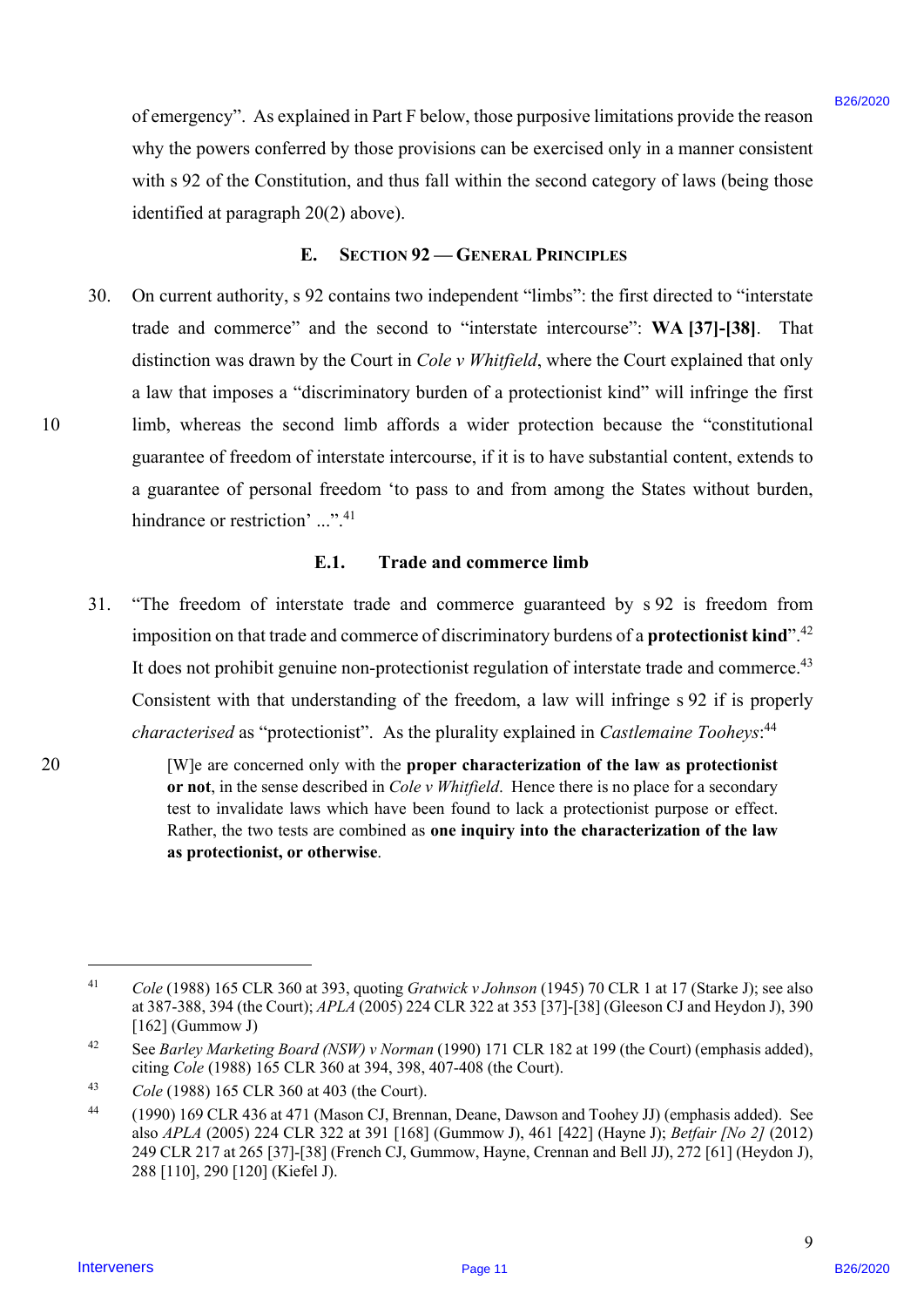- 32. A law will be properly **characterised** as "protectionist" if its "**true purpose**" is A law will be properly characterised as "protectionist" if its "true purpose" is "protectionist".<sup>45</sup> In that way, "the purpose or object of the law is not merely a relevant factor but the crucial determinant of validity".<sup>46</sup> As Gummow J observed in *APLA*, "[t]he level of characterisation required by the constitutional criterion of object or purpose is closer level of characterisation required by the constitutional criterion of object or purpose is closer to that employed when seeking to identify the mischief to redress of which a law is directed or when speaking of 'the objects of the legislation' ...".<sup>47</sup> In other words, "[t]he object or purpose of a law is what the law is designed to achieve in fact".<sup>48</sup> 32.
- 33. If a law, in its terms, is designed to achieve a protectionist purpose, there is no difficulty in If <sup>a</sup> law, in its terms, is designed to achieve <sup>a</sup> protectionist purpose, there is no difficulty in concluding that the law is protectionist in character and therefore invalid. However, the concluding that the law is protectionist in character and therefore invalid. However, the 10 character of the law also needs to be assessed by reference to its "practical operation".<sup>49</sup> That is because, even if a law appears designed to achieve a non-protectionist purpose, its That is because, even if <sup>a</sup> law appears designed to achieve <sup>a</sup> non-protectionist purpose, its practical operation may reveal that, in truth, it has a protectionist purpose. In evaluating the practical operation may reveal that, in truth, it has <sup>a</sup> protectionist purpose. In evaluating the practical operation of such a law, the Court will consider whether it has a protectionist effect, practical operation of such a law, the Court will consider whether it has <sup>a</sup> protectionist effect, in that it discriminates against interstate trade and commerce to the advantage of intrastate in that it discriminates against interstate trade and commerce to the advantage of intrastate trade and commerce. But a law will not be held to have a protectionist **purpose** merely trade and commerce. But a law will not be held to have <sup>a</sup> protectionist purpose merely because it has a protectionist **effect**. 50 because it has aprotectionist effect.°° 32. A law will be pusedly characterised as "proactionist" if is, "true purpose" is "welcomented " procession"." In this way, "the purpose or object of the law is not method and the set of the set of method of the set of t 33.
	- 34. Instead, the identification of a protectionist effect forms part of the overarching "inquiry into Instead, the identification of <sup>a</sup> protectionist effect forms part of the overarching "inquiry into the characterisation of the law as protectionist or otherwise".<sup>51</sup> That inquiry ultimately comprises two questions, both of which raise "issues of fact and degree": $52$ 34.

 $\overline{a}$ 

<sup>45</sup> *Castlemaine Tooheys* (1990) 169 CLR 436 at 471-472 (Mason CJ, Brennan, Deane, Dawson and Castlemaine Tooheys (1990) 169 CLR 436 at 471-472 (Mason CJ, Brennan, Deane, Dawson and Toohey JJ). See also Simpson, "Grounding the High Court's Modern Section 92 Jurisprudence: The Case for Improper Purpose as the Touchstone" (2005) 33 *Federal Law Review* 445; Sonter, "Intention or for Improper Purpose as the Touchstone" (2005) 33 Federal Law Review 445; Sonter, "Intention or Effect? Commonwealth and State Legislation after *Cole v Whitfield*" (1994) 69 *Australian Law Journal*  Effect? Commonwealth and State Legislation after Cole v Whitfield' (1994) 69 Australian Law Journal 332 at 336-341. 332 at 336-341. 45

<sup>46</sup> *Australian Capital Television Pty Ltd v Commonwealth* (1992) 177 CLR 106 (*ACTV*) at 195 (Dawson J). Australian Capital Television Pty Ltd v Commonwealth (1992) 177 CLR 106 (ACTV) at 195 (Dawson J).See also *Nationwide News v Wills* (1992) 177 CLR 1 at 94 (Gaudron J). See also Nationwide News v Wills (1992) 177 CLR 1 at 94 (Gaudron J). 46

 $^{47}$  (2005) 224 CLR 322 at 394 [178]. See also *Brown* (2017) 261 CLR 328 at 362 [101] (Kiefel CJ, Bell and Keane JJ), 392 [208] (Gageler J), 432 [321] (Gordon J). Keane JJ), 392 [208] (Gageler J), 432 [321] (Gordon J). 47

<sup>48</sup> *McCloy v NSW* (2015) 257 CLR 178 at 232 [132] (Gageler J), citing *APLA* (2005) 224 CLR 322 at 394 McCloy v NSW (2015) 257 CLR 178 at 232 [132] (Gageler J), citing APLA (2005) 224 CLR 322 at 394 [178] (Gummow J). See also *Spence v Queensland* (2019) 93 ALJR 643 at 665 [60] (Kiefel CJ, Bell, [178] (Gummow J). See also Spence v Queensland (2019) 93 ALJR 643 at 665 [60] (Kiefel CJ, Bell, Gageler and Keane JJ). Gageler and Keane JJ). 48

<sup>&</sup>lt;sup>49</sup> *Cole* (1988) 165 CLR 360 at 399-400. See also *Betfair [No 2]* (2012) 249 CLR 217 at 265 [36], 269 [52] (French CJ, Gummow, Hayne, Crennan and Bell JJ), 288 [109] (Kiefel J). (French CJ, Gummow, Hayne, Crennan and Bell JJ), 288 [109] (Kiefel J). 49

<sup>50</sup> See *Betfair [No 2]* (2012) 249 CLR 217 at 265 [36]-[37] (French CJ, Gummow, Hayne, Crennan and See Betfair [No 2] (2012) 249 CLR 217 at 265 [36]-[37] (French CJ, Gummow, Hayne, Crennan and Bell JJ). Bell JJ). 50

<sup>51</sup> *Castlemaine Tooheys* (1990) 169 CLR 436 at 471 (Mason CJ, Brennan, Deane, Dawson and Toohey JJ). Castlemaine Tooheys (1990) 169 CLR 436 at 471 (Mason CJ, Brennan, Deane, Dawson and Toohey JJ). 51

<sup>52</sup> *Cole* (1988) 165 CLR 360 at 407-408, 409 (the Court); *Betfair [No 2]* (2012) 249 CLR 217 at 265 [37] Cole (1988) 165 CLR 360 at 407-408, 409 (the Court); Betfair [No 2] (2012) 249 CLR 217 at 265 [37] (French CJ, Gummow, Hayne, Crennan and Bell JJ). (French CJ, Gummow, Hayne, Crennan and Bell JJ). 52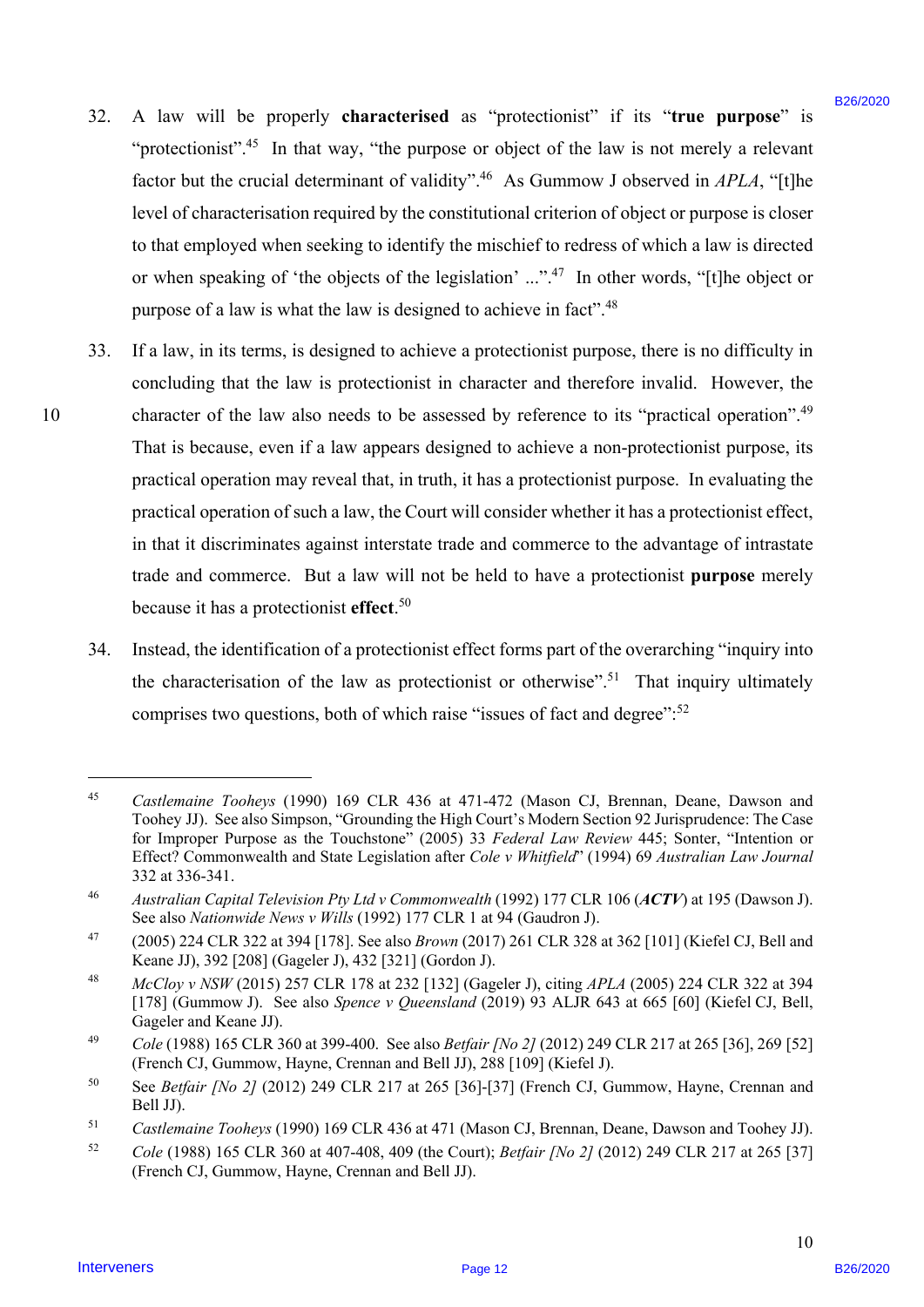- (1) Does the law have a protectionist effect, in that its effect is to discriminate in favour (1) Does the law have <sup>a</sup> protectionist effect, in that its effect is to discriminate in favour of intrastate trade as against interstate trade?<sup>53</sup>
- (2) If so, is the law "reasonably necessary" to achieve a "legitimate non-protectionist (2) If so, is the law "reasonably necessary" to achieve <sup>a</sup> "legitimate non-protectionist purpose"?<sup>54</sup>
- 35. The second question identified in paragraph 34 above is directed to whether the law, despite The second question identified in paragraph 34 above is directed to whether the law, despite having a discriminatory effect, is properly understood to have been enacted for a legitimate having a discriminatory effect, is properly understood to have been enacted for <sup>a</sup> legitimate non-protectionist purpose. non-protectionist purpose. 35.
- (1) If that second question is answered "yes", the law will be valid. That will be the (1) If that second question is answered "yes", the law will be valid. That will be the position if the burden imposed by the law is "reasonably necessary", for example, for 10 "the protection of the community from a real danger or threat to its welfare or to the "the protection of the community from <sup>a</sup> real danger or threat to its welfare or to the enhancement of its welfare".<sup>55</sup>
	- (2) If that second question is answered "no", the law will be invalid by reason of s 92. (2) If that second question is answered "no", the law will be invalid by reason of <sup>s</sup> 92. That is because, if a law is not "reasonably necessary" to achieve a legitimate purpose, That is because, if <sup>a</sup> law is not "reasonably necessary" to achieve <sup>a</sup> legitimate purpose, it is a law that imposes a discriminatory burden in pursuit of an alleged it is <sup>a</sup> law that imposes <sup>a</sup> discriminatory burden in pursuit of an alleged non-protectionist purpose "**in a way or to an extent** which warrants characterization non-protectionist purpose "in a way or to an extent which warrants characterization of the law as protectionist". $56$

### E.2. Intercourse limb

36. There is no absolute guarantee of free movement of people across borders.<sup>57</sup> Thus, not every restriction on cross-border movement will contravene s 92.<sup>58</sup> Rather, only those laws "aimed 36.

 $\overline{a}$ 

<sup>53</sup> *Cole* (1988) 165 CLR 360 at 408 (the Court). Cole (1988) 165 CLR 360 at 408 (the Court). 53

<sup>54</sup> *Betfair [No 2]* (2012) 249 CLR 217 at 269 [52] (French CJ, Gummow, Hayne, Crennan and Bell JJ), 295 Betfair [No 2] (2012) 249 CLR 217 at 269 [52] (French CJ, Gummow, Hayne, Crennan and Bell JJ), 295 [136] (Kiefel J). See also *Betfair Pty Ltd v Western Australia* (2008) 234 CLR 418 (*Betfair [No 1]*) at 477 [102] (Gleeson CJ, Gummow, Kirby, Hayne, Crennan and Kiefel JJ). 477 [102] (Gleeson CJ, Gummow, Kirby, Hayne, Crennan and Kiefel JJ). 54

<sup>55</sup> *Castlemaine Tooheys Ltd* (1990) 169 CLR 436 at 472 (Mason CJ, Brennan, Deane, Dawson and Castlemaine Tooheys Ltd (1990) 169 CLR 436 at 472 (Mason CJ, Brennan, Deane, Dawson and Toohey JJ). That approach is consistent with US jurisprudence on the dormant commerce clause: see, for Toohey JJ). That approach is consistent with US jurisprudence on the dormant commerce clause: see, forexample, *Compagnie Francaise de Navigation a Vapeur v Louisiana State Board of Health*, 186 US 380 example, Compagnie Francaise de Navigation a Vapeur v Louisiana State Board of Health, 186 US 380 (1902); *Gibbons v Ogden*, 22 US (9 Wheat) 1 at 203 (1824); *Morgan's Steamship Co v Louisiana Board*  (1902); Gibbons v Ogden, 22 US (9 Wheat) 1 at 203 (1824); Morgan's Steamship Co v Louisiana Boardof Health, 118 US 455 at 465 (1886). Compagnie Francaise has been cited in other contexts, in support of the more general proposition that the States have a compelling interest in protecting public health: see, of the more general proposition that the States have a compelling interest in protecting public health: see, for example, *Camara v Municipal Court of San Francisco*, 387 US 523 at 539 (1967); *Michigan v Tyler*, for example, Camara v Municipal Court ofSan Francisco, 387 US 523 at 539 (1967); Michigan v Tyler, 436 US 499 at 509 (1978); *Kansas v Hendricks*, 521 US 346 at 366 (1997). 436 US 499 at 509 (1978); Kansas v Hendricks, 521 US 346 at 366 (1997). (1) Does the law laws a protectionist offect, in that is effect is to discriminate in factor<br>of infrastreation of a symmetric and points. The symmetric methods of the symmetric and the symmetric and the symmetric paramete 55

<sup>56</sup> *Cole* (1988) 165 CLR 360 at 408 (the Court) (emphasis added), quoted in *Castlemaine Tooheys* (1990) Cole (1988) 165 CLR 360 at 408 (the Court) (emphasis added), quoted in Castlemaine Tooheys (1990) 169 CLR 436 at 466-467 (Mason CJ, Brennan, Deane, Dawson and Toohey JJ) and *Betfair [No 2]* (2012) 169 CLR 436 at 466-467 (Mason CJ, Brennan, Deane, Dawson and Toohey JJ) and Betfair [No 2] (2012) 249 CLR 217 at 269 [51] (French CJ, Gummow, Hayne, Crennan and Bell JJ). 249 CLR 217 at 269 [51] (French CJ, Gummow, Hayne, Crennan and Bell JJ). 56

<sup>57</sup> *APLA* (2005) 224 CLR 322 at 389-390 [161] (Gummow J). APLA (2005) 224 CLR 322 at 389-390 [161] (Gummow J). 57

<sup>58</sup> *Cole* (1988) 165 CLR 360 at 393 (the Court). See also *Cunliffe v Commonwealth* (1994) 182 CLR 272 Cole (1988) 165 CLR 360 at 393 (the Court). See also Cunliffe v Commonwealth (1994) 182 CLR 272 (*Cunliffe*) at 307 (Mason CJ), 384 (Toohey J). (Cunliffe) at 307 (Mason CJ), 384 (Toohey J). 58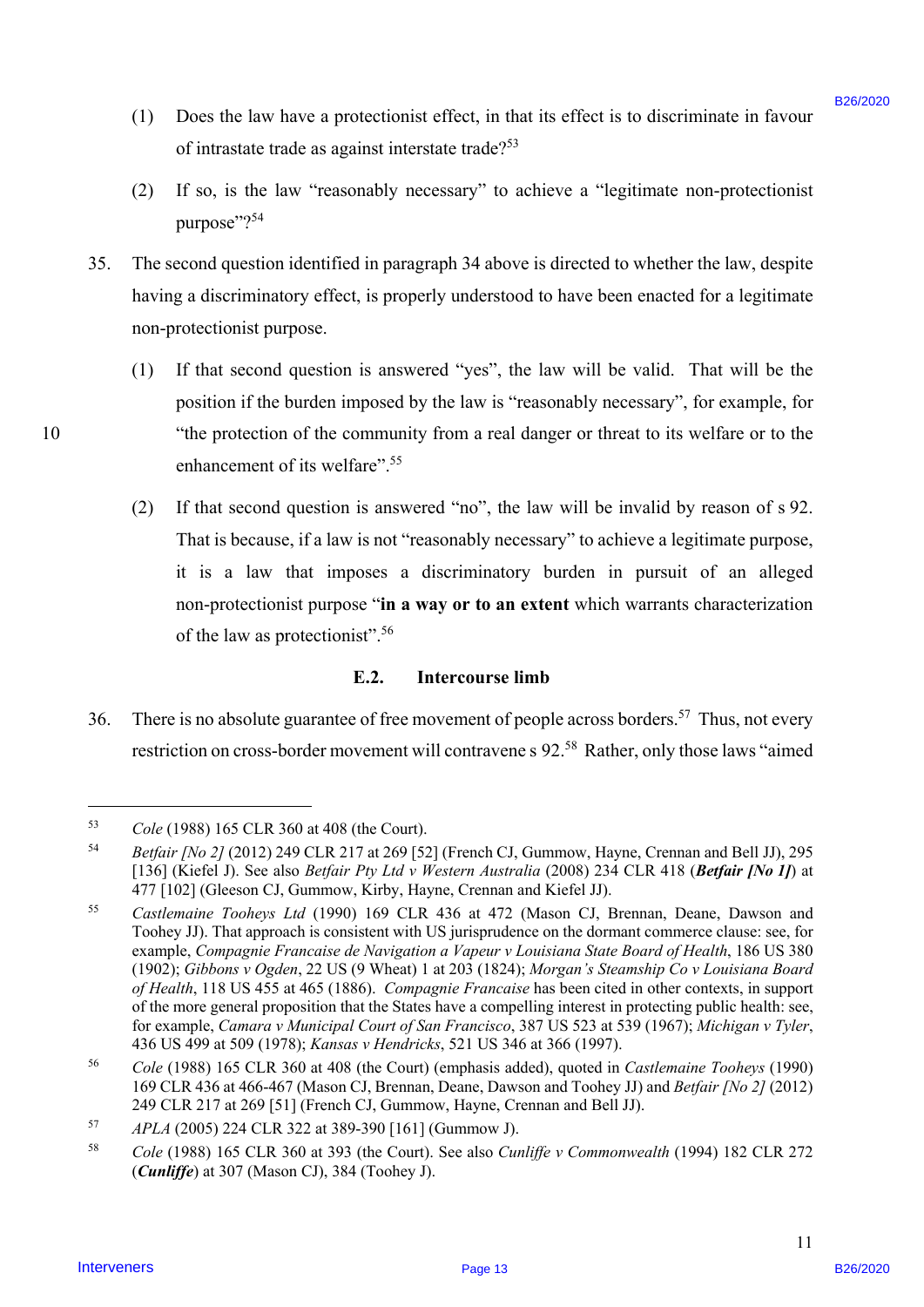at" or "directed to" interstate intercourse will infringe s 92. Consistent with the approach at" or "directed to" interstate intercourse will infringe <sup>s</sup> 92. Consistent with the approach taken to the "trade and commerce" limb, that is a question of characterisation. A law will taken to the "trade and commerce" limb, that is a question of characterisation. A law will be "aimed at" or "directed to" interstate intercourse if the law has as its true purpose or object be "aimed at" or "directed to" interstate intercourse ifthe law has as its true purpose or object "the restriction of movement across State borders".<sup>59</sup> As noted by Dawson J in  $ACTV$ ,<sup>60</sup> the laws considered in *Gratwick v Johnson*, <sup>61</sup> and *R v Smithers; Ex parte Benson*, <sup>62</sup> were laws of that kind: see **WA [59]-[67], [69]-[72]**. of that kind: see WA [59]-[67], [69]-[72].

- 37. It does not automatically follow, from the fact that a law in its terms operates by reference It does not automatically follow, from the fact that <sup>a</sup> law in its terms operates by reference to movement across State borders, that the law's true purpose or object is the restriction of to movement across State borders, that the law's true purpose or object is the restriction ofno more than movement across borders: cf **PS [23]**. To adopt that answer would be to return no more than movement across borders: cf PS [23]. To adopt that answer would be to return 10 to the "criterion of operation" approach to s 92, which was discarded for its focus on form to the "criterion of operation" approach to <sup>s</sup> 92, which was discarded for its focus on form over substance: WA [47], [53].<sup>63</sup> The modern approach recognises that a law that operates by reference to movement across State borders may nonetheless have a permissible purpose by reference to movement across State borders may nonetheless have <sup>a</sup> permissible purpose or object, such as the protection of public health.<sup>64</sup> at" or "directed al" interstate interstance will infinings v22. Consistent with the approach behavior to the 100 of "time discontinuers B26/2020 CHE also the time and consistent Units, the interpretsion of Antarctic State 37.
	- 38. However, to determine if the true purpose or object of a law is impermissible, the Court However, to determine if the true purpose or object of <sup>a</sup> law is impermissible, the Court needs to undertake an inquiry analogous to the one identified at paragraph 34 above.<sup>65</sup> The two questions to be addressed are: two questions to be addressed are: 38.

 $\overline{a}$ 

<sup>59</sup> *ACTV* (1992) 177 CLR 106 at 194 (Dawson J) and *Nationwide News* (1992) 177 CLR 1 at 57 (Brennan J), ACTV(1992) 177 CLR 106 at 194 (Dawson J) and Nationwide News (1992) 177 CLR 1 at 57 (Brennan J), both quoted in *APLA* (2005) 224 CLR 322 at 392-393 [173]-[174] (Gummow J); see also at 353 [38] both quoted in APLA (2005) 224 CLR 322 at 392-393 [173]-[174] (Gummow J); see also at 353 [38] (Gleeson CJ and Heydon J), 461 [420], 463 [427] (Hayne J); *Cunliffe* (1994) 182 CLR 272 at 366-367 (Gleeson CJ and Heydon J), 461 [420], 463 [427] (Hayne J); Cunliffe (1994) 182 CLR 272 at 366-367 (Dawson J). (Dawson J). 59

<sup>60</sup> *ACTV* (1992) 177 CLR 106 at 194 (Dawson J). ACTV (1992) 177 CLR 106 at 194 (Dawson J). 60

 $61$  (1945) 70 CLR 1. 61

 $^{62}$  (1912) 16 CLR 99. 62

<sup>63</sup> See *Cole* (1988) 165 CLR 360 at 384, 400-402 (the Court). See Cole (1988) 165 CLR 360 at 384, 400-402 (the Court). 63

<sup>64</sup> See, for example, *Ex parte Nelson [No 1]* (1928) 42 CLR 209 at 218 (Knox CJ, Gavan Duffy and See, for example, Ex parte Nelson [No I] (1928) <sup>42</sup> CLR <sup>209</sup> at <sup>218</sup> (Knox CJ, Gavan Duffy and Starke JJ). That approach is consistent with US law on freedom of movement pursuant to the dormant Starke JJ). That approach is consistent with US law on freedom of movement pursuant to the dormant commerce clause. In *Zemel v Rusk* 381 US 1 at 14 (1965), Warren CJ said, for the majority: "The right to commerce clause. In *Zemel v Rusk* 381 US 1 at 14 (1965), Warren CJ said, for the majority: "The right to travel within the United States is ... constitutionally protected ... But that freedom does not mean that areas ravaged by flood, fire or pestilence cannot be quarantined when it can be demonstrated that areas ravaged by flood, fire or pestilence cannot be quarantined when it can be demonstrated that unlimited travel to the area would directly and materially interfere with the safety and welfare of the area or the Nation as a whole". 64

<sup>65</sup> See *Nationwide News* (1992) 177 CLR 1 at 57 (Brennan J). See Nationwide News (1992) 177 CLR 1 at 57 (Brennan J). 65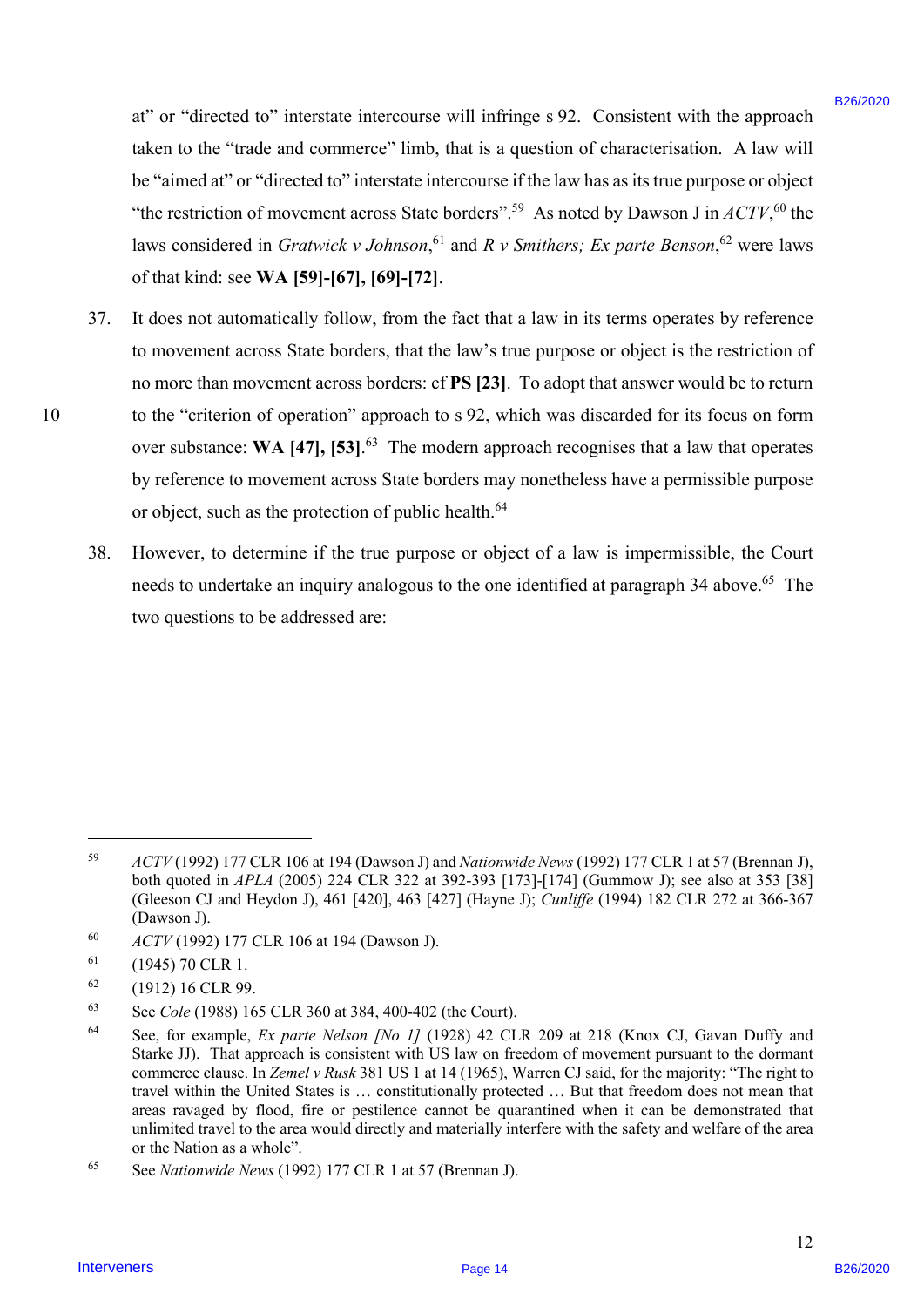- (1) Does the law have the effect of restricting movement across State borders? (1) Does the law have the effect of restricting movement across State borders?
- (2) If so, is that restriction "reasonably required" (that is, "reasonably necessary") to (2) If so, is that restriction "reasonably required" (that is, "reasonably necessary'') to achieve a legitimate object, being an object that is not the restriction of movement achieve <sup>a</sup> legitimate object, being an object that is not the restriction of movement across State borders?66 across State borders?
- 39. If Question 2 is answered "yes", the law cannot be said to have as its true object or purpose If Question <sup>2</sup> is answered "yes", the law cannot be said to have as its true object or purpose movement across borders in itself. That is, it cannot be said that the "state borders are… **of**  movement across borders in itself. That is, it cannot be said that the "state borders are... of themselves ... barriers to movement".<sup>67</sup> Rather, the law is to be understood as imposing "an incidental burden or restriction on interstate intercourse in the course of regulating a subject incidental burden or restriction on interstate intercourse in the course of regulating <sup>a</sup> subject matter other than interstate intercourse".<sup>68</sup> A law that imposes a burden of that kind does 10 not infringe s 92: **WA [34]**. not infringe <sup>s</sup> 92: WA [34]. 39.

#### **E.3. The concept of "reasonably necessary"**  E.3. The concept of "reasonably necessary"

- 40. It is necessary to say something further about the meaning of "reasonably necessary", a It is necessary to say something further about the meaning of "reasonably necessary", a central concept to Question 2 under the "trade and commerce" and the "intercourse" limbs. central concept to Question 2 under the "trade and commerce" and the "intercourse" limbs. 40.
- 41. In both contexts, it is important to bear in mind the purpose of the overarching inquiry to In both contexts, it is important to bear in mind the purpose of the overarching inquiry to characterise the law — when assessing whether a law is "reasonably necessary". That characterise the law — when assessing whether a law is "reasonably necessary". That expression can have "different shades of meaning".<sup>69</sup> In the context of s 92, "reasonably necessary" is a label that is often equated with the expressions "reasonably appropriate and necessary" is <sup>a</sup> label that is often equated with the expressions "reasonably appropriate andadapted" and "proportionate".<sup>70</sup> However, some care must be taken in drawing that equivalence because, as with "reasonably necessary" itself, each of those expressions may equivalence because, as with "reasonably necessary" itself, each of those expressions may 20 be used in different senses. "Whichever expression is used, what is important is the be used in different senses. "Whichever expression is used, what is important is the substance of the idea it is intended to convey."<sup>71</sup> (1) Does the law have the freed of restricting movement access State bondes?<br>
(2) The air has the steaders "momental" (but it, "researchive secure secure and the steaders" on the interveners"<br>
and the steaders are lagisti 41.
	- 42. *Castlemaine Tooheys* establishes that the substance of the idea is directed to a comparison Castlemaine Tooheys establishes that the substance of the idea is directed to <sup>a</sup> comparison of "means and objects" to determine if the "true purpose" of the law is to "impose the 42.

20

10

 $\overline{a}$ 

<sup>66</sup> See *AMS* (1999) 199 CLR 160 at 178-179 [43]-[46] (Gleeson CJ, McHugh and Gummow JJ), 233 [221] See AMS (1999) 199 CLR 160 at 178-179 [43]-[46] (Gleeson CJ, McHugh and Gummow JJ), 233 [221] (Hayne J). See also *APLA* (2005) 224 CLR 322 at 353 [38] (Gleeson CJ and Heydon J), 394 [179] (Hayne J). See also APLA (2005) 224 CLR 322 at 353 [38] (Gleeson CJ and Heydon J), 394 [179] (Gummow J), 461 [420] (Hayne J), 482 [463] (Callinan J). (Gummow J), 461 [420] (Hayne J), 482 [463] (Callinan J). 66

<sup>67</sup> *ACTV* (1992) 177 CLR 106 at 194 (Dawson J) (emphasis added); *Nationwide News* (1992) 177 CLR 1 at ACTV(1992) <sup>177</sup> CLR <sup>106</sup> at <sup>194</sup> (Dawson J) (emphasis added); Nationwide News (1992) <sup>177</sup> CLR <sup>1</sup> at 58-9 (Brennan J); *Cunliffe* (1994) 182 CLR 272 at 333 (Brennan J). 58-9 (Brennan J); Cunliffe (1994) 182 CLR 272 at 333 (Brennan J). 67

<sup>68</sup> *Cunliffe* (1994) 182 CLR 272 at 308 (Mason CJ). Cunliffe (1994) 182 CLR 272 at 308 (Mason CJ). 68

<sup>69</sup> *Mulholland v Australian Electoral Commissioner* (2004) 220 CLR 181 at 199 [39] (Gleeson CJ). See Mulholland v Australian Electoral Commissioner (2004) 220 CLR 181 at 199 [39] (Gleeson CJ). See also *Thomas v Mowbray* (2007) 233 CLR 307 at 330-333 [19]-[26] (Gleeson CJ). also Thomas v Mowbray (2007) 233 CLR 307 at 330-333 [19]-[26] (Gleeson CJ). 69

<sup>&</sup>lt;sup>70</sup> See *Betfair [No 1]* (2008) 234 CLR 418 at 476-477 [101]-[102] (Gleeson CJ, Gummow, Kirby, Hayne, Crennan and Kiefel JJ)*.*  Crennan and Kiefel JJ). 70

<sup>71</sup> *Mulholland* (2004) 220 CLR 181 at 197 [32] (Gleeson CJ). See also *Lange v Australian Broadcasting*  Mulholland (2004) 220 CLR 181 at 197 [32] (Gleeson CJ). See also Lange v Australian Broadcasting *Corporation* (1997) 189 CLR 520 at 562 (the Court). Corporation (1997) 189 CLR 520 at 562 (the Court). 71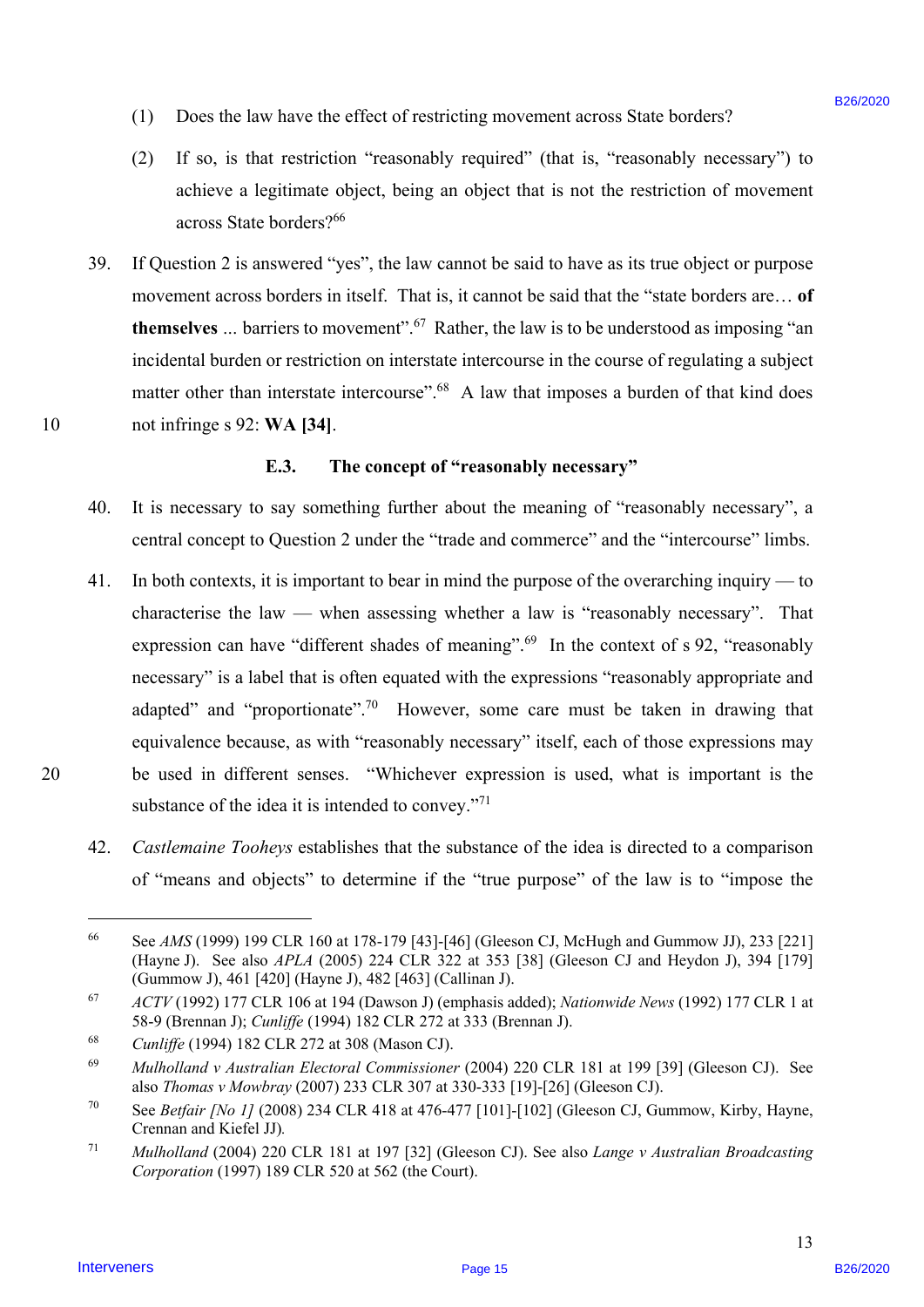impermissible burden", rather than to attain a permissible purpose.<sup>72</sup> As part of that inquiry, the identification of alternative means may "suggest ... that the purpose of the law is not to achieve that legitimate object".<sup>73</sup> However, the existence of such alternative means is not determinative, because the question is ultimately one concerning the characterisation of the determinative, because the question is ultimately one concerning the characterisation of the law, assessed by reference to its purpose. law, assessed by reference to its purpose.

- 43. As expressly recognised in *Castlemaine Tooheys*, the more targeted role of "proportionality" As expressly recognised in Castlemaine Tooheys, the more targeted role of"proportionality" in the context of s 92 is analogous to its role in the context of assessing whether a in the context of s92 is analogous to its role in the context of assessing whether a Commonwealth law is supported by a "purposive" head of legislative power.<sup>74</sup> It is also analogous to the question whether a Commonwealth law is supported by the incidental analogous to the question whether <sup>a</sup> Commonwealth law is supported by the incidental 10 aspect of a head of legislative power,<sup>75</sup> and (arguably) the question whether a regulation made in furtherance of a purposive power is invalid.<sup>76</sup> investmissible bandars" caller than to stain a permissible parpose.<sup>27</sup> As part of that impairs,<br>the interdention of alternative moment symptom. That the parpose of the law is not one<br>absent that injeriment objects.<sup>12</sup> H 43.
	- 44. The more targeted role of "proportionality" in each of those contexts is distinguishable from The more targeted role of "proportionality" in each of those contexts is distinguishable from the role of proportionality in the context of the implied freedom of political communication. the role of proportionality in the context of the implied freedom of political communication. 4A.
		- (1) In that latter context, the question whether a law is "adequate in its balance" is not (1) In that latter context, the question whether <sup>a</sup> law is "adequate in its balance" is notconcerned with the identification of the law's object or purpose.<sup>77</sup> As Nettle J recently explained, that inquiry is distinctly not directed to detecting an ulterior purpose.<sup>78</sup>
		- (2) Rather, the point of the "balancing" exercise in that context is to assess whether the (2) Rather, the point of the "balancing" exercise in that context is to assess whether the burden imposed on the implied freedom is "justified", having regard to the importance burden imposed on the implied freedom is "justified", having regard to the importance of the "purpose of and benefit sought to be achieved by legislative provisions".<sup>79</sup> The

 $\overline{a}$ 

<sup>72</sup> *Castlemaine Tooheys* (1990) 169 CLR 436 at 472 (Mason CJ, Brennan, Deane, Dawson and Toohey JJ). Castlemaine Tooheys (1990) 169 CLR 436 at 472 (Mason CJ, Brennan, Deane, Dawson and Toohey JJ). See also *ACTV* (1992) 177 CLR 106 at 143-144 (Mason CJ); *Cunliffe* (1994) 182 CLR 272 at 324 (Brennan J), 352 (Dawson J), 388 (Gaudron J). (Brennan J), 352 (Dawson J), 388 (Gaudron J). 72

<sup>73</sup> *Castlemaine Tooheys* (1990) 169 CLR 436 at 472 (Mason CJ, Brennan, Deane, Dawson and Toohey JJ) Castlemaine Tooheys (1990) 169 CLR 436 at 472 (Mason CJ, Brennan, Deane, Dawson and Toohey JJ)<br>(emphasis added). See also *Cunliffe* (1994) 182 CLR 272 at 388 (Gaudron J); *Attorney-General (SA) v* Adelaide City Corporation (2013) 249 CLR 1 (A-G (SA) v Adelaide City Corp) at 42 [65] (French CJ). 73

<sup>74 (1990) 169</sup> CLR 436 at 473 (Mason CJ, Brennan, Deane, Dawson and Toohey JJ), referring to the treaty-(1990) 169 CLR 436 at 473 (Mason CJ, Brennan, Deane, Dawson and Toohey JJ), referring to the treatyimplementation limb of the external affairs power. See also *Nationwide News* (1992) 177 CLR 1 at 94 implementation limb of the external affairs power. See also Nationwide News (1992) 177 CLR 1 at 94 (Gaudron J); *Private R v Cowen* [2020] HCA 31 at [129]-[130] (Nettle J). (Gaudron J); Private R v Cowen [2020] HCA 31 at [129]-[130] (Nettle J). 74

<sup>75</sup> See *Spence* (2019) 93 ALJR 643 at 664-666 [59]-[69], 668 [81] (Kiefel CJ, Bell, Gageler and Keane JJ). See Spence (2019) 93 ALJR 643 at 664-666 [59]-[69], 668 [81] (Kiefel CJ, Bell, Gageler and Keane JJ). 75

<sup>&</sup>lt;sup>76</sup> See *A*-*G* (SA) v *Adelaide City Corp* (2013) 249 CLR 1 at 38-40 [57]-[61] (French CJ). 76

<sup>77</sup> *McCloy* (2015) 257 CLR 178 at 193-195 [2], 218-219 [83]-[87] (French CJ, Kiefel, Bell and Keane JJ). McCloy (2015) 257 CLR 178 at 193-195 [2], 218-219 [83]-[87] (French CJ, Kiefel, Bell and Keane JJ). 77

<sup>78</sup> *Clubb v Edwards* (2019) 93 ALJR 448 at 507–508 [268] (Nettle J), and the cases there cited. Clubb v Edwards (2019) 93 ALJR 448 at 507-508 [268] (Nettle J), and the cases there cited. 78

<sup>79</sup> *McCloy* (2015) 257 CLR 178 at 219 [87] (French CJ, Kiefel, Bell and Keane JJ). McCloy (2015) 257 CLR 178 at 219 [87] (French CJ, Kiefel, Bell and Keane JJ). 79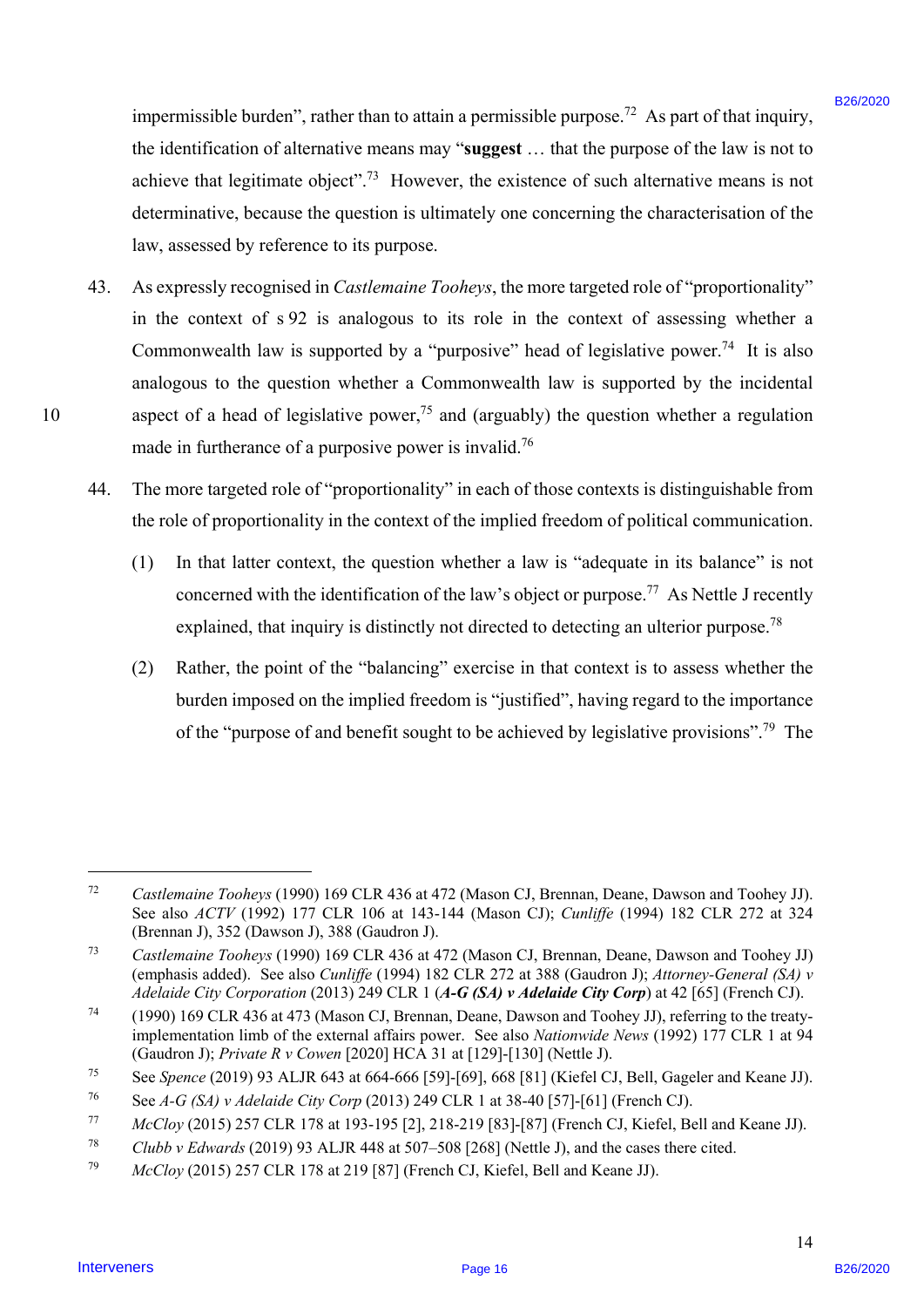concern with "justification" in that context follows from the fact that the freedom of concern with "justification" in that context follows from the fact that the freedom ofpolitical communication is not "absolute"; $^{80}$  rather, it is "defeasible". $^{81}$ 

- (3) In contrast, s 92 protects interstate trade, commerce and intercourse from laws that (3) In contrast, <sup>s</sup> 92 protects interstate trade, commerce and intercourse from laws that have a particular impermissible purpose. If a law has that impermissible purpose as have <sup>a</sup> particular impermissible purpose. If <sup>a</sup> law has that impermissible purpose as its true purpose, the law cannot be "justified".<sup>82</sup>
- 45. Notwithstanding the above, if the Court concludes that a proportionality exercise analogous Notwithstanding the above, ifthe Court concludes that <sup>a</sup> proportionality exercise analogous to that undertaken in the implied freedom context is appropriate in the context of s 92, that to that undertaken in the implied freedom context is appropriate in the context of <sup>s</sup> 92, that exercise may be undertaken using the "structured proportionality" approach adopted in exercise may be undertaken using the "structured proportionality" approach adopted in *McCloy*, as refined and restated most recently in *Banerji*:<sup>83</sup> **WA [44]-[45]**; cf **PS [47]**. 45.
- 10

#### 10 **F. SECTION 92 — APPLICATION TO THE AUTHORISING PROVISIONS** F. SECTION 92 — APPLICATION TO THE AUTHORISING PROVISIONS

46. Applying the analytical framework identified in Part C above to the Authorising Provisions, Applying the analytical framework identified in Part C above to the Authorising Provisions, and having regard to the general principles described in Part E above, it is clear that the and having regard to the general principles described in Part E above, it is clear that the Authorising Provisions are not invalid by reason of s 92 and that they fall into the second Authorising Provisions are not invalid by reason of <sup>s</sup> 92 and that they fall into the second category of laws identified at paragraph 20(2) above. category of laws identified at paragraph 20(2) above. 46.

# F.1. All exercises of power will conform to the constitutional limit

47. The Authorising Provisions confer powers in broad terms. It is "not hard to conjecture" why The Authorising Provisions confer powers in broad terms. It is "not hard to conjecture" why that is so: in an emergency management context, "legislative foresight cannot trust itself to that is so: in an emergency management context, "legislative foresight cannot trust itself to formulate in advance standards that will prove apt and sufficient in all the infinite variety of formulate in advance standards that will prove apt and sufficient in all the infinite variety of facts which may present themselves".<sup>84</sup> Thus, of necessity, "the area of the discretion must 20 be large".<sup>85</sup> But, of course, the Authorising Provisions do not confer an "unbridled discretion" on the Commissioner.<sup>86</sup> The powers are limited by their express terms and the "subject matter, scope and purpose" of the legislation. $87$ someon with "final final final final final final final final final final final final final final final final final final final final final final final final final final final final final final final final final final fina 47.

 $\overline{a}$ 

<sup>80</sup> *Lange* (1997) 189 CLR 520 at 561 (the Court). Lange (1997) 189 CLR 520 at 561 (the Court). 80

<sup>81</sup> Simpson, "The Case for Improper Purpose as the Touchstone" (2005) 33 *Federal Law Review* 445 at 473. Simpson, "The Case for Improper Purpose as the Touchstone" (2005) 33 Federal Law Review 445 at 473. 81

<sup>82</sup> See, by analogy, the approach in the context of Ch III: *Falzon v Minister for Immigration and Border*  See, by analogy, the approach in the context of Ch III: Falzon <sup>v</sup> Minister for Immigration and Border *Protection* (2018) 262 CLR 333 at 344 [31]-[33] (Kiefel CJ, Bell, Keane and Edelman JJ). See also Protection (2018) 262 CLR 333 at 344 [31]-[33] (Kiefel CJ, Bell, Keane and Edelman JJ). See also Simpson, "The Case for Improper Purpose as the Touchstone" (2005) 33 *Federal Law Review* 445 at 474- Simpson, "The Case for Improper Purpose as the Touchstone" (2005) 33 Federal Law Review 445 at 474- 475, discussing the *Melbourne Corporation* principle. 475, discussing the Melbourne Corporation principle. 82

<sup>&</sup>lt;sup>83</sup> But see Simpson, "Commentary on [Kirk, "Section 92 in its Second Century"]" in Griffiths and Stellios (eds), Current Issues in Australian Constitutional Law: Tributes to Professor Leslie Zines (2020) at 288-294; Chordia, *Proportionality in Australian Constitutional Law* (2020) at 149-151. 294; Chordia, Proportionality in Australian Constitutional Law (2020) at 149-151. 83

<sup>84</sup> *Miller* (1986) 161 CLR 556 at 613 (Brennan J), quoting *Swan Hill Corporation v Bradbury* (1937) 56 Miller (1986) <sup>161</sup> CLR 556 at 613 (Brennan J), quoting Swan Hill Corporation v Bradbury (1937) 56CLR 746 at 757 (Dixon J). CLR 746 at 757 (Dixon J). 84

<sup>85</sup> *Miller* (1986) 161 CLR 556 at 613 (Brennan J). Miller (1986) <sup>161</sup> CLR 556 at 613 (Brennan J). 85

<sup>86</sup> *Wotton* (2012) 246 CLR 1 at 10 [10] (French CJ, Gummow, Hayne, Crennan and Bell JJ). Wotton (2012) 246 CLR 1 at 10 [10] (French CJ, Gummow, Hayne, Crennan and Bell JJ). 86

<sup>87</sup> *Wotton* (2012) 246 CLR 1 at 9 [9] (French CJ, Gummow, Hayne, Crennan and Bell JJ). Wotton (2012) 246 CLR 1 at 9 [9] (French CJ, Gummow, Hayne, Crennan and Bell JJ). 87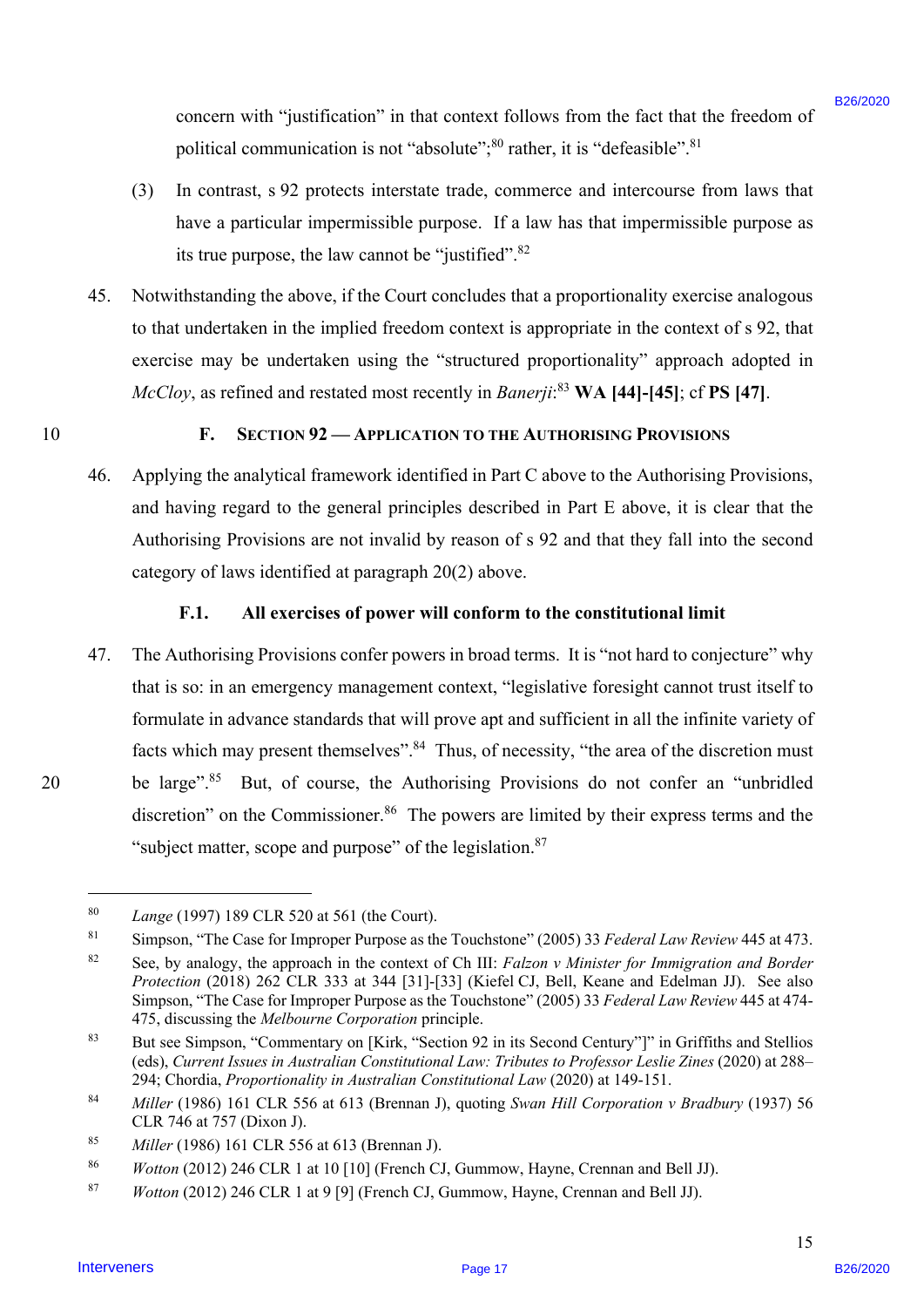- 48. By their express terms, the powers conferred by the Authorising Provisions can only be By their express terms, the powers conferred by the Authorising Provisions can only be exercised for the emergency management purpose: ss 67 and 72A; and the hazardous exercised for the emergency management purpose: ss 67 and 72A; and the hazardous substance purpose: s 70; and only during an emergency situation or state of emergency: substance purpose: <sup>s</sup> 70; and only during an emergency situation or state of emergency: ss 65, 67, 70, 72A(2). That sets the Authorising Provisions apart from the provision with ss 65, 67, 70, 72A(2). That sets the Authorising Provisions apart from the provision with which Brennan J was concerned in *Miller*, which contained no express purposive limitation which Brennan <sup>J</sup> was concerned in Miller, which contained no express purposive limitationbut empowered the Minister to grant a license "on such conditions … as are prescribed". but empowered the Minister to grant <sup>a</sup> license "on such conditions ... as are prescribed". 48.
- 49. Rather, the Authorising Provisions have more in common with the provisions considered in Rather, the Authorising Provisions have more in common with the provisions considered in *Cunliffe*, which provided that an applicant for registration as a migration agent was not Cunliffe, which provided that an applicant for registration as a migration agent was not suitable for registration if the Migration Agents Registration Board was satisfied that the suitable for registration if the Migration Agents Registration Board was satisfied that the 10 applicant "is not a person of integrity or is otherwise not a fit and proper person to give applicant "is not <sup>a</sup> person of integrity or is otherwise not <sup>a</sup> fit and proper person to give immigration assistance".<sup>88</sup> Brennan J described the power given to the Board as "discretionary", but said that its exercise was "controlled".<sup>89</sup> His Honour explained:<sup>90</sup> 49.

Where the validity of a law is attacked because it confers a discretion to refuse a licence Where the validity of a law is attacked because it confers a discretion to refuse a licence to a person who may wish to exercise a freedom or immunity guaranteed by the to a person who may wish to exercise a freedom or immunity guaranteed by the Constitution, validity depends on whether the law creates a power which can be exercised Constitution, validity depends on whether the law creates a power which can be exercised by the repository to deny an applicant the freedom or immunity to which the applicant is by the repository to deny an applicant the freedom or immunity to which the applicant is constitutionally entitled. **But if the power is so confined, whether by express terms or** constitutionally entitled. But if the power is so confined, whether by express terms or **by the purpose for which it is conferred**, that it cannot be exercised to impair the freedom by the purpose for which it is conferred, that it cannot be exercised to impair the freedom or immunity **but only to achieve a constitutionally permissible purpose**, the discretion or immunity but only to achieve a constitutionally permissible purpose, the discretion 20 is not inimical to the validity of the law that confers it. is not inimical to the validity of the law that confers it.

- 50. Those observations apply to the Authorising Provisions. Because the powers must be Those observations apply to the Authorising Provisions. Because the powers must be exercised for the purposes expressly identified in the provisions, the powers **cannot** be exercised for the purposes expressly identified in the provisions, the powers cannot be validly exercised for a "protectionist" or a "movement restriction" purpose (that is, a purpose validly exercised for <sup>a</sup> "protectionist" or <sup>a</sup> "movement restriction" purpose (that is, <sup>a</sup> purpose prohibited by s 92). In that way, the purposive limit placed on the Authorising Provisions prohibited by <sup>s</sup> 92). In that way, the purposive limit placed on the Authorising Provisions ensures that, so long as there is compliance with the statutory criteria, the outcome of the ensures that, so long as there is compliance with the statutory criteria, the outcome of the exercise of the power will be one that does not infringe s 92.<sup>91</sup> 48. By their contoo kerns the powers conferred by the Authoring Provisions can only be exactly for the exact positions control to the exact powers of the matrices provisions and the base of the exact powers and the exact 50.
- 51. If the powers were to be exercised, in truth, for an impermissible purpose, the exercise of If the powers were to be exercised, in truth, for an impermissible purpose, the exercise of the powers would not be for the emergency management purpose or the hazardous substance the powers would not be for the emergency management purpose or the hazardous substance51.

 $\overline{a}$ 

<sup>88</sup> *Cunliffe* (1994) 182 CLR 272 at 313-314 (Brennan J). Cunliffe (1994) 182 CLR 272 at 313-314 (Brennan J). 88

<sup>89</sup> *Cunliffe* (1994) 182 CLR 272 at 330 (Brennan J). Cunliffe (1994) 182 CLR 272 at 330 (Brennan J). 89

<sup>90</sup> *Cunliffe* (1994) 182 CLR 272 at 331. Brennan J went on to reject a challenge to the law based on s 92, on Cunliffe (1994) 182 CLR 272 at 331. Brennan <sup>J</sup> went on to reject a challenge to the law based on s 92, on the basis that the law was one of general application and "not **aimed** at interstate intercourse": at 333. the basis that the law was one of general application and "not aimed at interstate intercourse": at 333. 90

<sup>91</sup> *Banerji* (2019) 93 ALJR 900 at 915-916 [44] (Kiefel CJ, Bell, Keane and Nettle JJ), 924-925 [96] Banerji (2019) 93 ALJR 900 at 915-916 [44] (Kiefel CJ, Bell, Keane and Nettle JJ), 924-925 [96] (Gageler J). (Gageler J). 91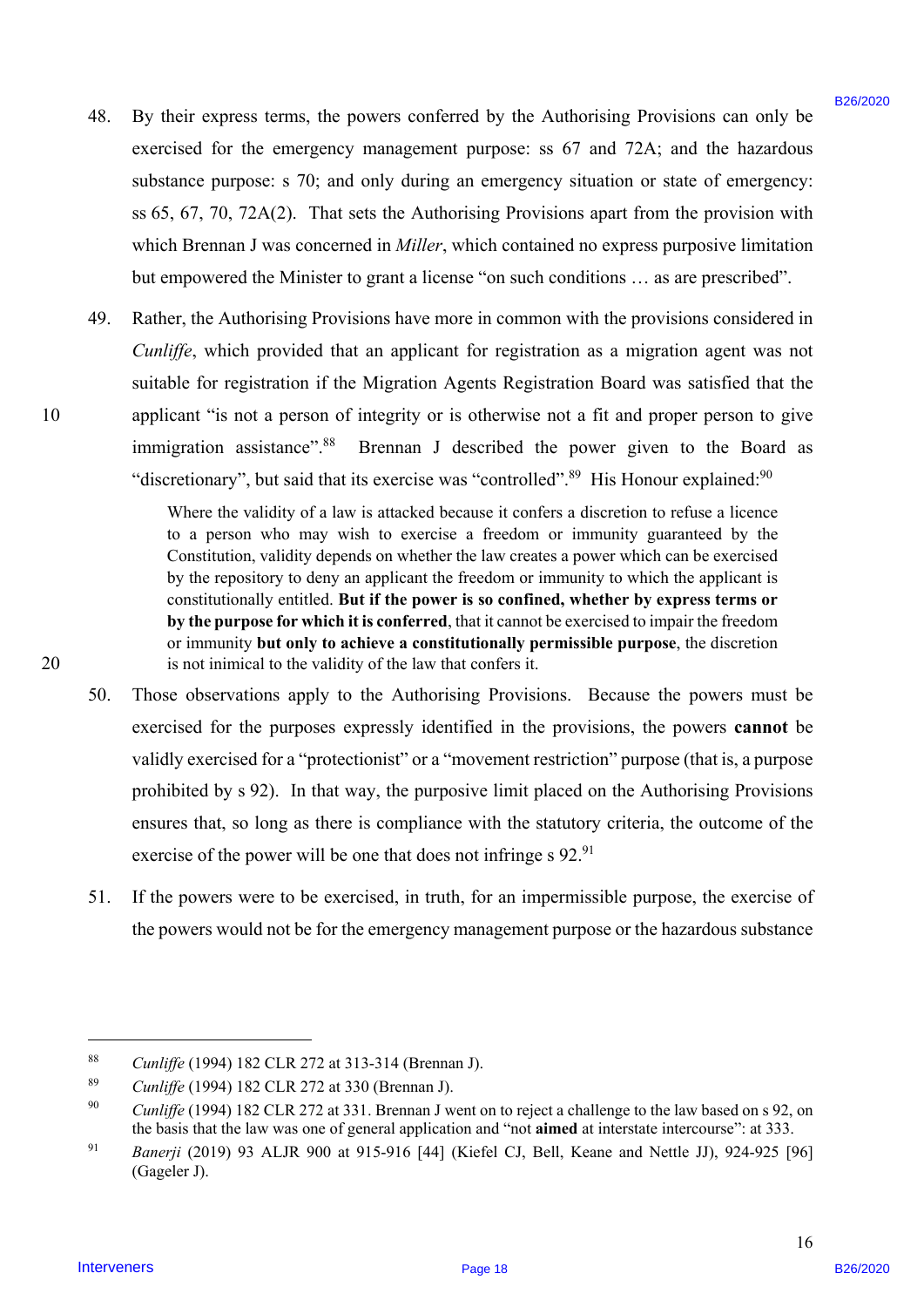purpose. Such a purpose would be "improper" in administrative law terms.<sup>92</sup> In those circumstances, the particular exercises of the power would be invalid for infringing the circumstances, the particular exercises of the power would be invalid for infringing the express statutory limit within the Authorising Provisions,  $93$  not because of the direct operation of s 92 of the Constitution. That does not mean the powers can be exercised for an unconstitutional purpose with impunity — their exercise is necessarily amenable to an unconstitutional purpose with impunity — their exercise is necessarily amenable to judicial review in the Supreme Court,  $94$  and thereby subject to "adequate control". <sup>95</sup> That can be contrasted with the provisions of the Order considered in Gratwick, none of which prevented the Director-General from exercising the powers conferred by that Order in a prevented the Director-General from exercising the powers conferred by that Order in a "completely arbitrary manner".<sup>96</sup>

10 52. The position is even clearer in relation to s 72A. Not only is the exercise of the power conferred by that section constrained by an express purpose requirement, the power may conferred by that section constrained by an express purpose requirement, the power may only be exercised by the Coordinator to give a direction that the Coordinator "considers is reasonably necessary to prevent, control or abate risks associated with the emergency". That mirroring of the language of the s 92 "test" identified at paragraph 34(2) above, That mirroring of the language of the <sup>s</sup> <sup>92</sup> "test" identified at paragraph 34(2) above, removes any doubt that the power could be exercised for an impermissible purpose. That is removes any doubt that the power could be exercised for an impermissible purpose. That is because "the exercise of discretion [is] textually calibrated to the constitutional test".<sup>97</sup> In that sense, s 72A is analogous to one of the provisions considered by the Court in *Wotton*, that sense, <sup>s</sup> 72A is analogous to one of the provisions considered by the Court in Wotton, which allowed for the imposition of such parole conditions as the parole board "reasonably which allowed for the imposition of such parole conditions as the parole board "reasonably consider[ed] necessary". In rejecting a challenge based on the implied freedom of political consider[ed] necessary". In rejecting a challenge based on the implied freedom of political 20 communication, the Court's critical observation was that the text of the section was "akin" communication, the Court's critical observation was that the text of the section was "akin" to that of the relevant constitutional test (namely, "reasonably appropriate and adapted").<sup>98</sup> paryose. Such a paryose sevald be "improper" in administrative late terms.<sup>23</sup> In these estatute exception of the party and the bare and the minister content of the party and the terms of the party and the minister of the 10 52.

 $\overline{a}$ 

<sup>92</sup> See *Samrein v Metropolitan Water Sewerage and Drainage Board* (1982) 56 ALJR 678 at 679-680 See Samrein v Metropolitan Water Sewerage and Drainage Board (1982) 56 ALJR 678 at 679-680 (Gibbs CJ, Mason, Murphy, Wilson and Brennan JJ). See also *Shrimpton v Commonwealth* (1945) 69 (Gibbs CJ, Mason, Murphy, Wilson and Brennan JJ). See also Shrimpton v Commonwealth (1945) 69 CLR 613 at 620-621 (Latham CJ), 629-631 (Dixon J). CLR 613 at 620-621 (Latham CJ), 629-631 (Dixon J). 92

<sup>&</sup>lt;sup>93</sup> See *Banerji* (2019) 93 ALJR 900 at 915-916 [44] (Kiefel CJ, Bell, Keane and Nettle JJ). See also Kruger v Commonwealth (1997) 190 CLR 1 at 45 (Brennan CJ), 157 (Gummow J). 93

<sup>94</sup> *Kirk v Industrial Court (NSW)* (2010) 239 CLR 531 at 581 [99]-[100] (French CJ, Gummow, Hayne, Kirk v Industrial Court (NSW) (2010) 239 CLR 531 at 581 [99]-[100] (French CJ, Gummow, Hayne, Crennan, Kiefel and Bell JJ). Crennan, Kiefel and Bell JJ). 94

<sup>95</sup> *Cunliffe* (1994) 182 CLR 272 at 331 (Brennan J). See also *Miller* (1986) 161 CLR 556 at 614 (Brennan J); Cunliffe (1994) 182 CLR 272 at 331 (Brennan J). See also Miller (1986) 161 CLR 556 at 614 (Brennan J); Wotton (2012) 246 CLR 1 at 16 [31]-[32] (French CJ, Gummow, Hayne, Crennan and Bell JJ); Walker and Hume, "Broadly Framed Powers and the Constitution" in Williams (ed), *Key Issues in Public Law*  and Hume, "Broadly Framed Powers and the Constitution" in Williams (ed), Key Issues in Public Law (2017) at 168-170. (2017) at 168-170. 95

<sup>&</sup>lt;sup>96</sup> (1945) 70 CLR 1 at 15 (Latham CJ). 96

<sup>&</sup>lt;sup>97</sup> Stellios, "*Marbury v Madison*: Constitutional limitations and statutory discretions" (2016) 42 Australian Bar Review 324 at 337. See also Public Health and Wellbeing Act 2008 (Cth), s 200(1)(d). 97

<sup>98</sup> *Wotton* (2012) 246 CLR 1 at 16 [32] (French CJ, Gummow, Hayne, Crennan and Bell JJ), see also at 34 Wotton (2012) 246 CLR 1 at 16 [32] (French CJ, Gummow, Hayne, Crennan and Bell JJ), see also at 34 [91] (Kiefel J); *A-G (SA) v Adelaide City Corp* (2013) 249 CLR 1 at 88 [216] (Crennan and Kiefel JJ). 98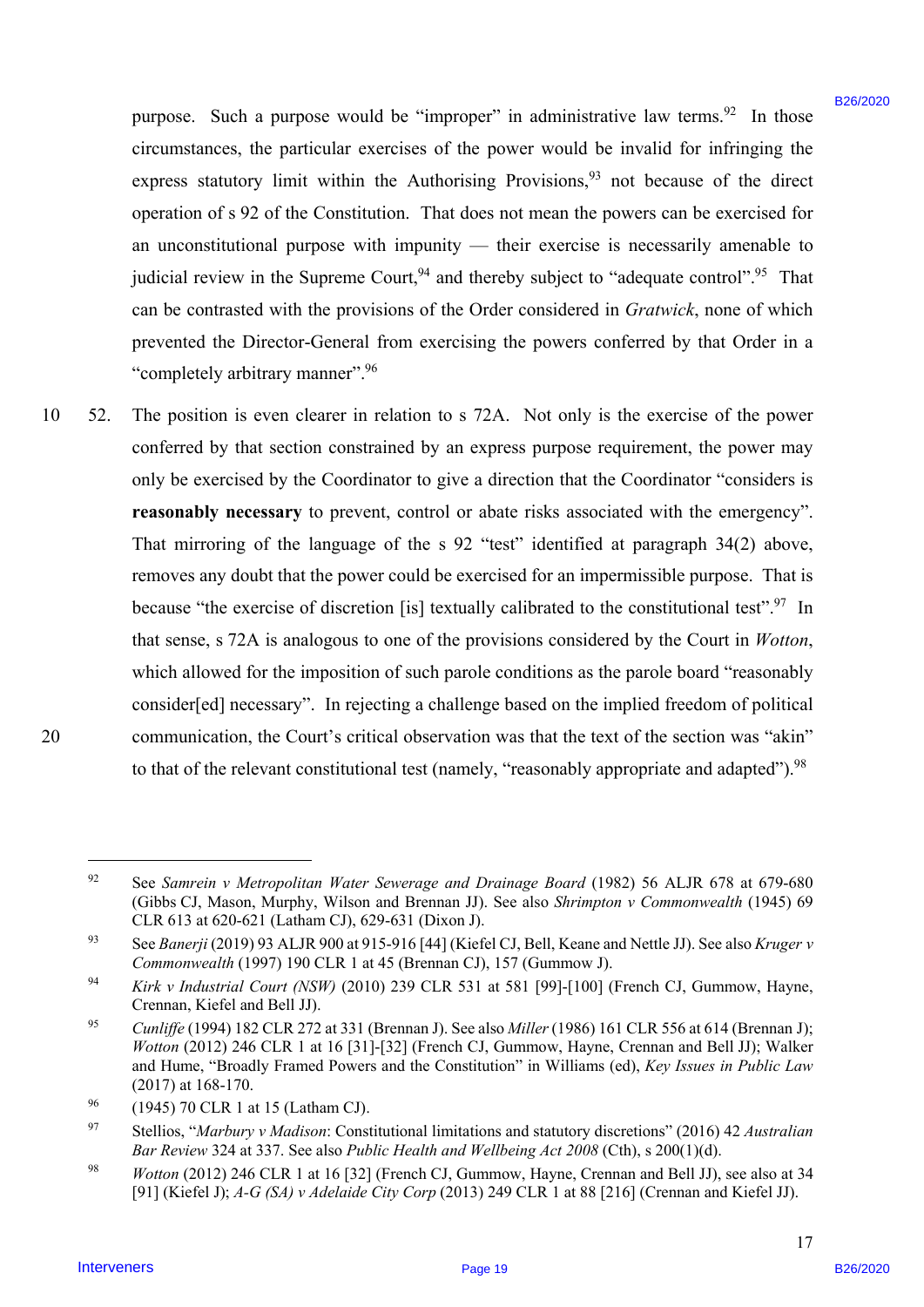#### **F.2. Conclusion**  F.2. Conclusion

53. Although expressed in general terms, the Authorising Provisions are valid and effective Although expressed in general terms, the Authorising Provisions are valid and effective across the range of their operation. In every case, they can only be exercised for the across the range of their operation. In every case, they can only be exercised for the emergency management purpose or the hazardous substance purpose, and therefore cannot emergency management purpose or the hazardous substance purpose, and therefore cannot be exercised for a purpose prohibited by s 92. That is sufficient to answer the Question be exercised for a purpose prohibited by <sup>s</sup> 92. That is sufficient to answer the Question Reserved "no". 53.

#### **G. SECTION 92 — ALTERNATIVE SUBMISSION** G. SECTION 92 —ALTERNATIVE SUBMISSION

- 54. If, contrary to Victoria's submission above, the Court concludes that the statutory criteria If, contrary to Victoria's submission above, the Court concludes that the statutory criteria specified in the Authorising Provisions do not ensure that the discretion conferred on the specified in the Authorising Provisions do not ensure that the discretion conferred on the 10 Coordinator will necessarily be exercised in a way that is consistent with s 92, then it will Coordinator will necessarily be exercised in <sup>a</sup> way that is consistent with <sup>s</sup> 92, then it will be necessary for the Court to consider the question posed at paragraph 23 above: can the be necessary for the Court to consider the question posed at paragraph 23 above: can the Authorising Provisions be "read down" to ensure that they are within constitutional power? Authorising Provisions be "read down" to ensure that they are within constitutional power? 54.
- 55. Here, there is no difficulty in "reading down" the Authorising Provisions in the way Here, there is no difficulty in "reading down" the Authorising Provisions in the way explained by Brennan J in *Miller*. Even if the express purpose requirement discussed above is not sufficient to exclude the possibility of the power being exercised for an impermissible is not sufficient to exclude the possibility of the power being exercised for an impermissible purpose, the language is plainly capable of being read in that way.<sup>99</sup> So much appears to be accepted by the Plaintiffs, who do not suggest the Authorising Provisions are invalid or seek accepted by the Plaintiffs, who do not suggest the Authorising Provisions are invalid or seek a declaration to that effect: **PS [9], [55(a)]**. a declaration to that effect: PS [9], [55(a)]. F.2. Conclusion F.2. Conclusion Fraction (Figure 2020)<br>
31. Although expressed in general interne, she A Aubureauy Provisions are saids and efficiency<br>
accouss the range of their operation. In every use, they can only be 55.
- 56. Accordingly, it will then be necessary for the Court to consider the question posed at Accordingly, it will then be necessary for the Court to consider the question posed at 20 paragraph 24 above: whether the Directions themselves "fall within the scope of the paragraph 24 above: whether the Directions themselves "fall within the scope of the discretion as so read down"?<sup>100</sup> In practice, that question is to be answered by assessing the Directions themselves against s 92 (as opposed to the Authorising Provisions). Directions themselves against <sup>s</sup> 92 (as opposed to the Authorising Provisions). 56.

#### **G.1. Directions**  G.1. Directions

57. Under the heading "Closure of the Border", cl 4 of the Directions relevantly provides that Under the heading "Closure of the Border", cl 4 of the Directions relevantly provides that "[a] person must not enter Western Australia unless the person is an exempt traveller". The word "enter" is defined to include "disembark from an affected aircraft": cl 26; and "affected aircraft" means an "aircraft which originated from a place outside Western Australia": cl 19. aircraft" means an "aircraft which originated from a place outside Western Australia": cl 19. Clause 27 of the Directions identifies a series of categories. If a person falls within one of Clause <sup>27</sup> of the Directions identifies <sup>a</sup> series of categories. If <sup>a</sup> person falls within one of 57.

 $\overline{a}$ 

10

<sup>99</sup> *Residual Assco Group Ltd v Spalvins* (2000) 202 CLR 629 at 644 [28] (the Court). See also *Wainohu v*  Residual Assco Group Ltd v Spalvins (2000) 202 CLR 629 at 644 [28] (the Court). See also Wainohu v *NSW* (2011) 243 CLR 181 at 231 [113] (Gummow, Hayne, Crennan and Bell JJ). NSW (2011) 243 CLR 181 at 231 [113] (Gummow, Hayne, Crennan and Bell JJ). 99

<sup>100</sup> *Banerji* (2019) 93 ALJR 900 at 925 [96] (Gageler J). Banerji (2019) 93 ALJR 900 at 925 [96] (Gageler J). 100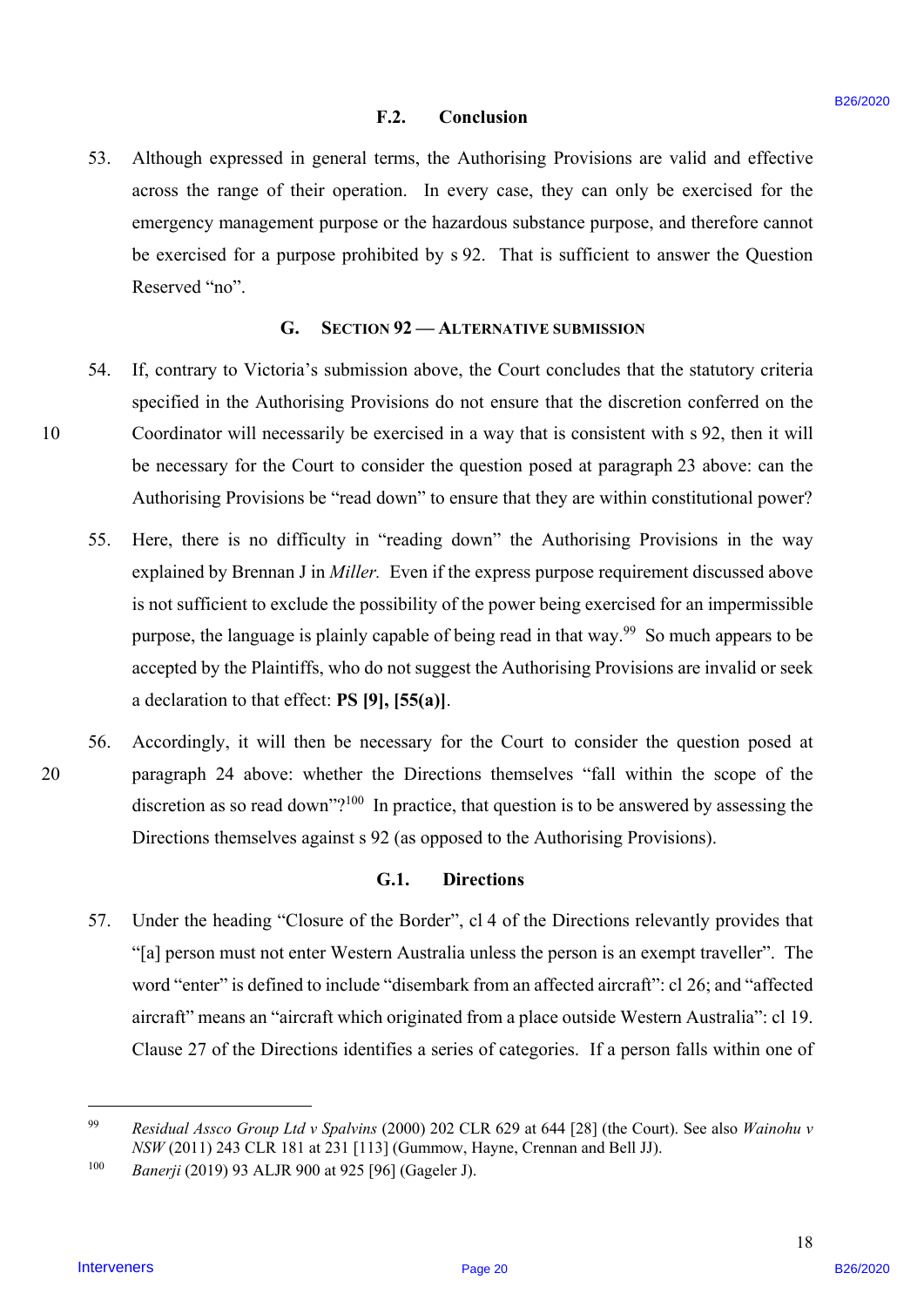those categories, and complies with any "specified terms or conditions",<sup>101</sup> the person will be an "exempt traveller". be an "exempt traveller".

58. However, even if a person is an "exempt traveller", cl 5 of the Directions provides that the However, even if <sup>a</sup> person is an "exempt traveller", cl <sup>5</sup> of the Directions provides that the person "must not enter Western Australia" if the person: has symptoms that indicate a person person "must not enter Western Australia" ifthe person: has symptoms that indicate <sup>a</sup> person may have COVID-19;<sup>102</sup> has been assessed as a "close contact" of a person who has been diagnosed with COVID-19;<sup>103</sup> is awaiting the outcome of a test for COVID-19;<sup>104</sup> has received a "positive test" for COVID-19 and has not been certified as having recovered from received a "positive test" for COVID-19 and has not been certified as having recovered from COVID-19; $^{105}$  or has been in New South Wales or Victoria in the previous 14 days (subject to certain exceptions). to certain exceptions). Intervene catagories, and correlates with any "specifical terms or conditions";<sup>151</sup> the person with<br>
S6. However, even if a person is an "excerpt traveller", el 5 of the Directions provides that the<br>
person "mass not ear 58.

#### 10 **G.2. Directions comply with s 92**  G.2. Directions comply with <sup>s</sup> 92

- 59. It is clear that the apparent object or purpose of cls 4 and 5 is to mitigate the risk to public health posed by COVID-19: **WA [68]**. That emerges from three matters. health posed by COVID-19: WA [68]. That emerges from three matters. 59.
	- (1) **First**, the context in which the Directions were made, namely during a state of (1) First, the context in which the Directions were made, namely duringa state of emergency period relating to COVID-19. emergency period relating to COVID-19.
	- (2) **Second**, as required by the Authorising Provisions, the Directions were made for the (2) Second, as required by the Authorising Provisions, the Directions were made for the emergency management purpose and the hazardous substance purpose. emergency management purpose and the hazardous substance purpose.
- (3) **Third**, the nature of the exclusions of persons who would otherwise be "exempt (3) Third, the nature of the exclusions of persons who would otherwise be "exempt travellers" permitted to enter, from entry into Western Australia. Each of those travellers" permitted to enter, from entry into Western Australia. Each of those exclusions is specifically directed to persons who pose a risk of transmitting exclusions is specifically directed to persons who pose <sup>a</sup> risk of transmitting 20 COVID-19 to other persons within Western Australia. COVID-19 to other persons within Western Australia.
	- 60. In light of that apparent legitimate purpose: **WA [55]**; it is necessary to determine whether, In light of that apparent legitimate purpose: WA [55]; it is necessary to determine whether, in truth, the Directions have an impermissible purpose for either the "trade and commerce" in truth, the Directions have an impermissible purpose for either the "trade and commerce" limb or the "intercourse" limb (see Question 2 in paragraphs 34 and 38 above). limb or the "intercourse" limb (see Question 2 in paragraphs 34 and 38 above). 60.
	- 61. Clauses 4 and 5 are "reasonably necessary" to achieve the legitimate purpose of managing Clauses 4 and <sup>5</sup> are "reasonably necessary" to achieve the legitimate purpose of managing the spread of COVID-19 during the period of the state of emergency. The findings made by the spread of COVID-19 during the period of the state of emergency. The findings made by61.

 $\overline{a}$ 

<sup>&</sup>lt;sup>101</sup> As defined in cl 41, which permits the Commissioner (or an authorised person) to impose conditions on a particular exempt traveller, or some or all persons in a category of exempt traveller, in addition to or a particular exempt traveller, or some or all persons in a category of exempt traveller, in addition to or instead of any other terms and conditions imposed by or under the Directions. instead of any other terms and conditions imposed by or under the Directions. 101

<sup>&</sup>lt;sup>102</sup> See definition of "symptoms" in cl 44. 102

 $103$  See definition of "close contact" in cl 23. 103

<sup>104</sup> See definition of "test" in cl 46. See definition of "test" in cl 46. 104

<sup>&</sup>lt;sup>105</sup> See definition of "positive test" in cl 34. 105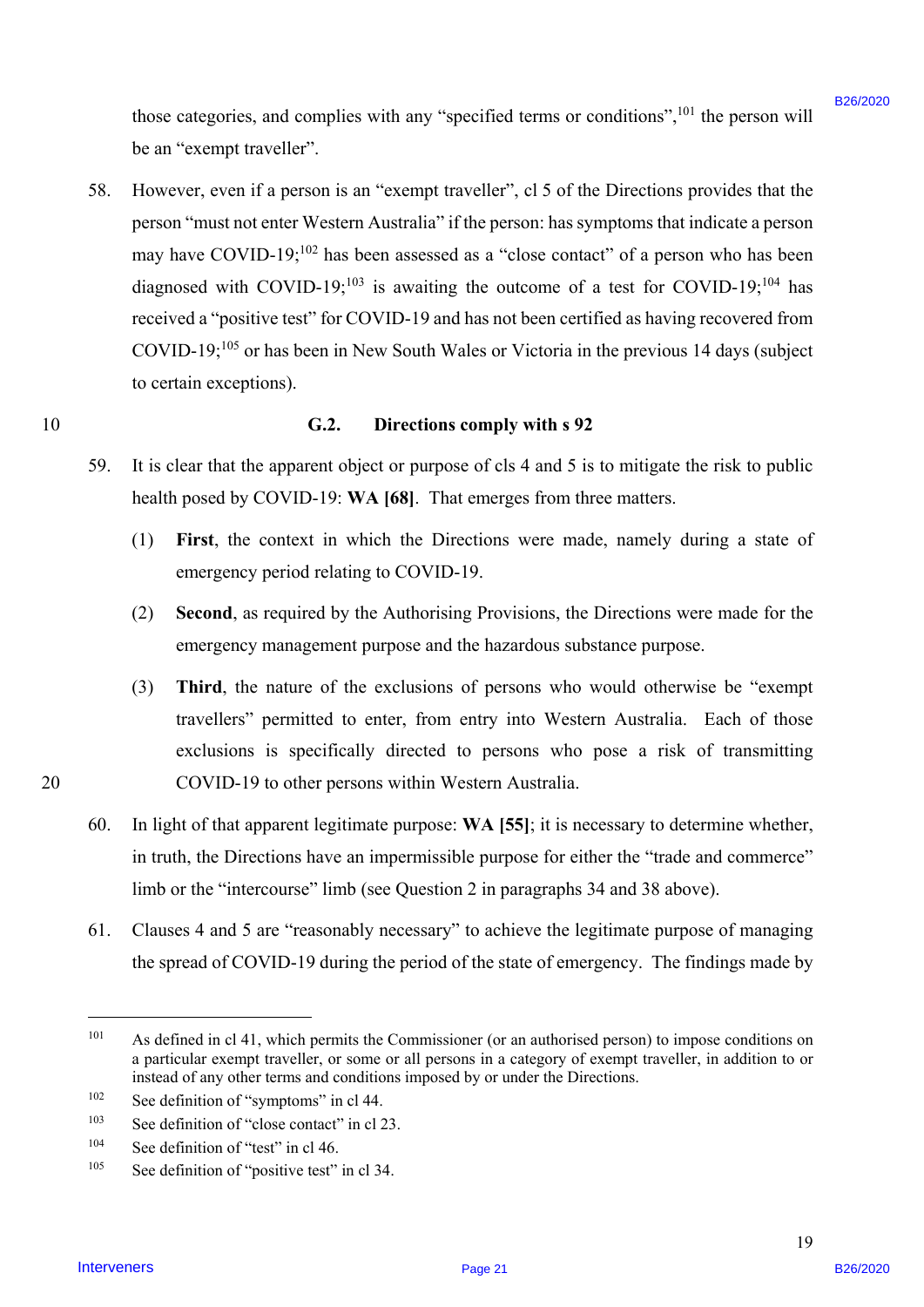Rangiah J explain how the measures imposed by cls 4 and 5 achieve that public health Rangiah J explain how the measures imposed by cls 4 and <sup>5</sup> achieve that public health objective.<sup>106</sup> There are no "equally effective" alternatives to cls 4 and 5 that would suggest those clauses are designed to achieve an impermissible purpose: **WA [19)-[25), [56)-[57],**  those clauses are designed to achieve an impermissible purpose: WA [19]-[25], [56]-[57], [75]-[76].<sup>107</sup> As Rangiah J found:<sup>108</sup>

- ( 1) "If the border restrictions were replaced by a suite of measures including exit and entry (1) "Ifthe border restrictions were replaced by <sup>a</sup> suite of measures including exit and entry screening, mandatory wearing of facemasks on aeroplanes, PCR testing on the second and twelfth days after entry and mandatory wearing of face masks for fourteen days and twelfth days after entry and mandatory wearing of face masks for fourteen days after entry, they would be **less effective** than the border restrictions in preventing the after entry, they would be less effective than the border restrictions in preventing the importation of COVID-19." importation of COVID-19." Rangial: J. coptain have the measures imposed by the 4 and 5 achieve that publis breath<br>
objective.<sup>32</sup> There are more than interpretisable purchase to the 4 and 5 that would suggest<br>
those statuss are designed to achieve
- 10 (2) "If the border restrictions were replaced by that suite of measures plus a 'hotspot' (2) "If the border restrictions were replaced by that suite of measures plus <sup>a</sup> 'hotspot'regime, involving either quarantining or banning persons entering from designated hotspots, they would be **less effective** than the border measures in preventing the hotspots, they would be less effective than the border measures in preventing the importation of COVID-19." importation of COVID-19."
	- 62. Accordingly, clauses 4 and 5 are not so "disproportionate to the attainment of the legitimate Accordingly, clauses 4 and <sup>5</sup> are not so "disproportionate to the attainment of the legitimateobject" of the clauses as to indicate that the "true purpose" of the clauses is "not to attain object" of the clauses as to indicate that the "true purpose" of the clauses is "not to attainthat object but to impose an impermissible burden.<sup>109</sup> 62.

### **PART V: ESTIMATE OF TIME** PART V: ESTIMATE OF TIME

63. Victoria estimates it will require approximately 30 minutes for the presentation of oral Victoria estimates it will require approximately 30 minutes for the presentation of oralsubmissions. submissions. 63.

20 **Dated:** 19 October 2020 Dated: 19 October 2020 20

Telephone: (03) 9225 8815

peter.hanks@vicbar.com.au peter.hanks@vicbar.com.au Facsimile: (03) 9225 8395 twood@vicbar.com.au **PREMALA THIAGARAJAN**  PREMALA THIAGARAJAN THOMAS WOOD Telephone: (03) 9225 6878 Telephone: (03) 9225 8815 Telephone: (03) 9225 6878 Telephone: (03) 9225 6078 Facsimile: (03) 9225 8395 premala@aickin.com.au premala@aickin.com.au

**THOMAS WOOD**  Telephone: (03) 9225 6078 twood@vicbar.com.au

<sup>106</sup>  106 Factual Findings at [151], [171], [366]: CB 167,171,216. Factual Findings at [151], [171], [366]: CB 167, 171, 216.

<sup>107</sup>  107 See *McCloy* (2015) 257 CLR 178 at 211 [58] (French CJ, Kiefel, Bell and Keane JJ). See also *Banerji*  See McCloy (2015) 257 CLR 178 at 211 [58] (French CJ, Kiefel, Bell and Keane JJ). See also Banerji (2019) 93 ALJR 900 at 913 [35] (Kiefel CJ, Bell, Keane and Nettle JJ).

<sup>108</sup>  108 Factual Findings at [366] (emphasis added): CB 216; see also at [308]-[364]: CB 199-212. Factual Findings at [366] (emphasis added): CB 216; see also at [308]-[364]: CB 199-212.

<sup>109</sup>  109 See Castlemaine Tooheys (1990) 169 CLR 436 at 472 (Mason CJ, Brennan, Deane, Dawson and Toohey JJ). Toohey JJ).